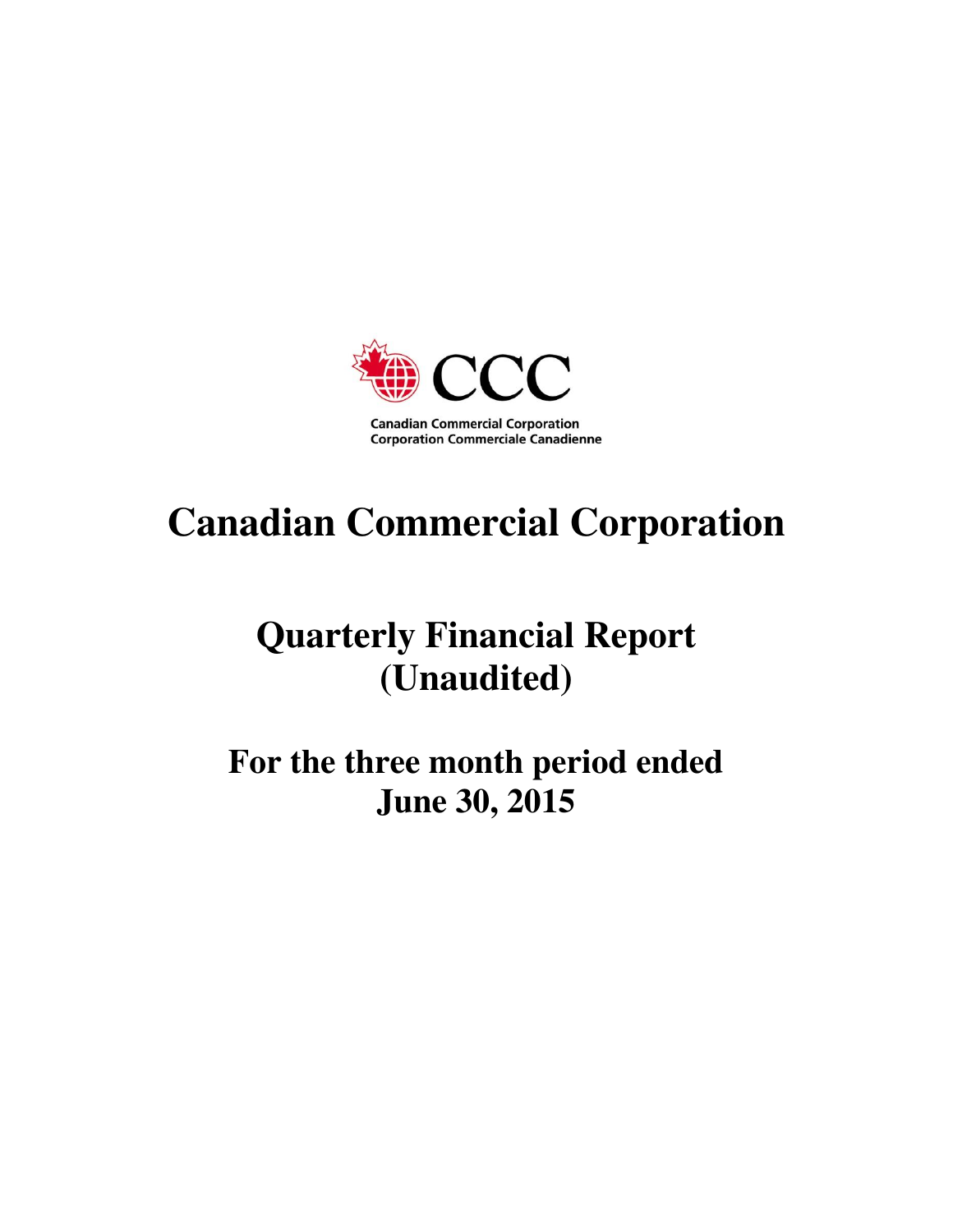# **Overview**

Canadian Commercial Corporation (CCC) was established in 1946 under the *Canadian Commercial Corporation Act*. The Act outlines CCC's broad mandate, which is to assist in the development of trade by helping Canadian exporters access markets abroad and by helping foreign customers obtain goods from Canada. The legislation also provides the Corporation with a range of powers, including the ability to export goods from Canada either as principal or as agent in such a manner and to such an extent as it deems appropriate. As a result, CCC negotiates and executes bilateral government-togovernment procurement arrangements, facilitating export transactions on behalf of Canadian exporters.

#### **Nature of Business and Operating Environment**

CCC delivers its government-to-government contracting services through two core lines of business: Global Defence and Security Sales (GDS), which includes administering the Canada – United States Defence Production Sharing Agreement (DPSA), and International Commercial Business sales (ICB).

World trade is expected to grow at a modest pace to about 5 percent annually over the next few years following years of recession and there is a global economic shift from developed to emerging countries. Most developed nations are expected to continue the trend to reduce their defence expenditures and seek to shift the terms of engagement towards limited interventions and burden-sharing through participation in alliances, conflict prevention and contracting out security. Emerging countries will move toward expanding their military capacities. Countries are expected to continue to purchase defence equipment in efforts to contain illegal activities and terrorism within their borders. Military spending in the U.S. is expected to have continued pressure to decrease given constrained budgets and the reduction of resources in Iraq and Afghanistan.

For the CCC, this shift is manifested in the decreasing volume of the DPSA related business in the U.S.; nevertheless, the Corporation plays an important role in promoting Canadian capabilities and increasing exports beyond the U.S. CCC works with its base of exporters in global defence and security markets to leverage Canadian and U.S. military and security related procurements that are export-ready in order to open new markets with allied nations. The GDS and ICB business line strategy that CCC has developed continues to prove its effectiveness through increased sales for Canadian exporters and a greater number of jobs for Canadians. These accomplishments are being achieved while managing the Corporation in a cost efficient manner.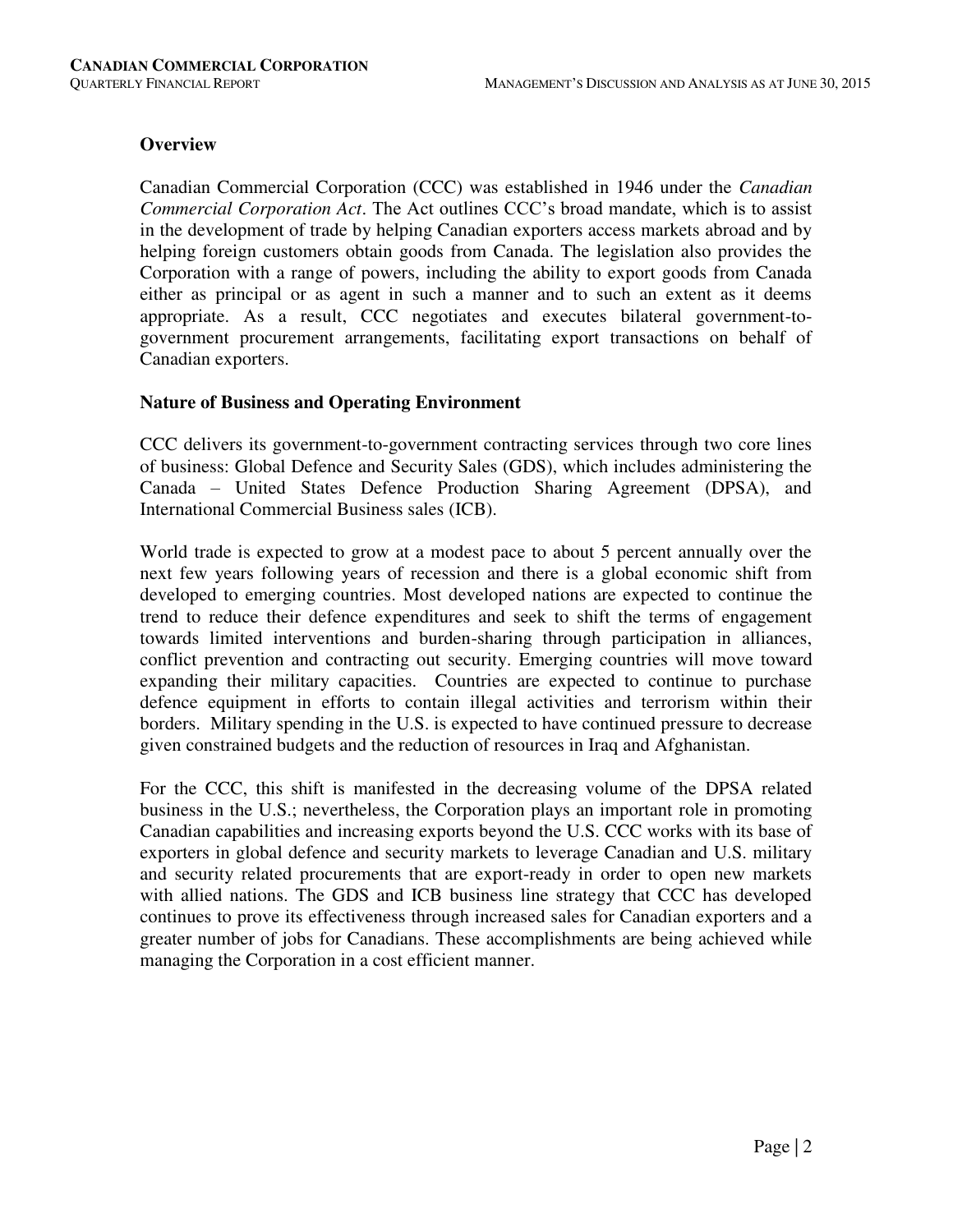# **Financial Highlights**

Historically, large contracts have materially impacted the Corporation's financial statements and can often cause significant variations in certain year-over-year amounts on the Statement of Financial Position and the Statement of Comprehensive Income. In late 2009-2010, a \$2.2 billion multi-year contract was signed with the U.S. DoD Foreign Military Sales (FMS) organization for the supply of Light Armoured Vehicles (LAVs) manufactured by General Dynamics Land Systems Canada (GDLS). This contract signing was followed by the signing in late 2013-2014 of the historic multi-billion dollar Armoured Brigades Program (ABP) contract in the Middle East for the supply of LAVs and associated equipment, training and support services manufactured and provided by GDLS. This activity will result in advances and progress payments to Canadian exporters and from foreign customers, commercial trading transactions, cost of commercial trading transactions and fees for service showing significant increases from last year to the current year.

For the three-month period ended June 30, 2015, the net result of operations was a surplus of \$1.8 million, compared to a surplus of \$1.2 million reported for the threemonth period ended June 30, 2014. The increase of \$0.6 million was due to a significant increase in fees for service earned and recorded on delivery transactions related to several GDS contracts apart from the ABP contract during the three-month period.

A more detailed discussion of CCC's three-month period ended June 30, 2015 financial highlights follows:

# **Statement of Comprehensive Income Discussion**

|                                                           | FOR THE THREE MONTHS ENDED |               |               |            |  |  |  |  |  |
|-----------------------------------------------------------|----------------------------|---------------|---------------|------------|--|--|--|--|--|
|                                                           |                            | June 30       | June 30       | % Increase |  |  |  |  |  |
|                                                           |                            | 2015          | 2014          | (Decrease) |  |  |  |  |  |
|                                                           |                            | (\$ Millions) | (\$ Millions) |            |  |  |  |  |  |
| <b>Revenues:</b>                                          |                            |               |               |            |  |  |  |  |  |
| Commercial trading transactions - prime contracts         | \$                         | 663.2         | \$<br>537.1   | 23%        |  |  |  |  |  |
| Cost of commercial trading transactions - prime contracts |                            | (663.2)       | (537.1)       | (23%)      |  |  |  |  |  |
| Fees for service                                          |                            | 7.3           | 4.4           | 66%        |  |  |  |  |  |
| Other revenues                                            |                            | 0.7           | 0.2           | 250%       |  |  |  |  |  |
| <b>Total Revenues</b>                                     |                            | 8.0           | 4.6           | 74%        |  |  |  |  |  |
| <b>Expenses:</b>                                          |                            |               |               |            |  |  |  |  |  |
| Administrative expenses                                   |                            | 8.4           | 7.3           | 15%        |  |  |  |  |  |
| Contract remediation expenses                             |                            |               |               |            |  |  |  |  |  |
| <b>Total Expenses</b>                                     |                            | 8.4           | 7.3           | 15%        |  |  |  |  |  |
| Sourcing services transactions                            |                            | 9.4           | 8.4           | 12%        |  |  |  |  |  |
| Cost of sourcing services transactions                    |                            | (9.4)         | (8.4)         | (12%)      |  |  |  |  |  |
| Parliamentary appropriation                               |                            | 2.2           | 3.9           | (44%)      |  |  |  |  |  |
| Net results of operations                                 | \$                         | 1.8           | \$<br>1.2     | 50%        |  |  |  |  |  |

*Summary results*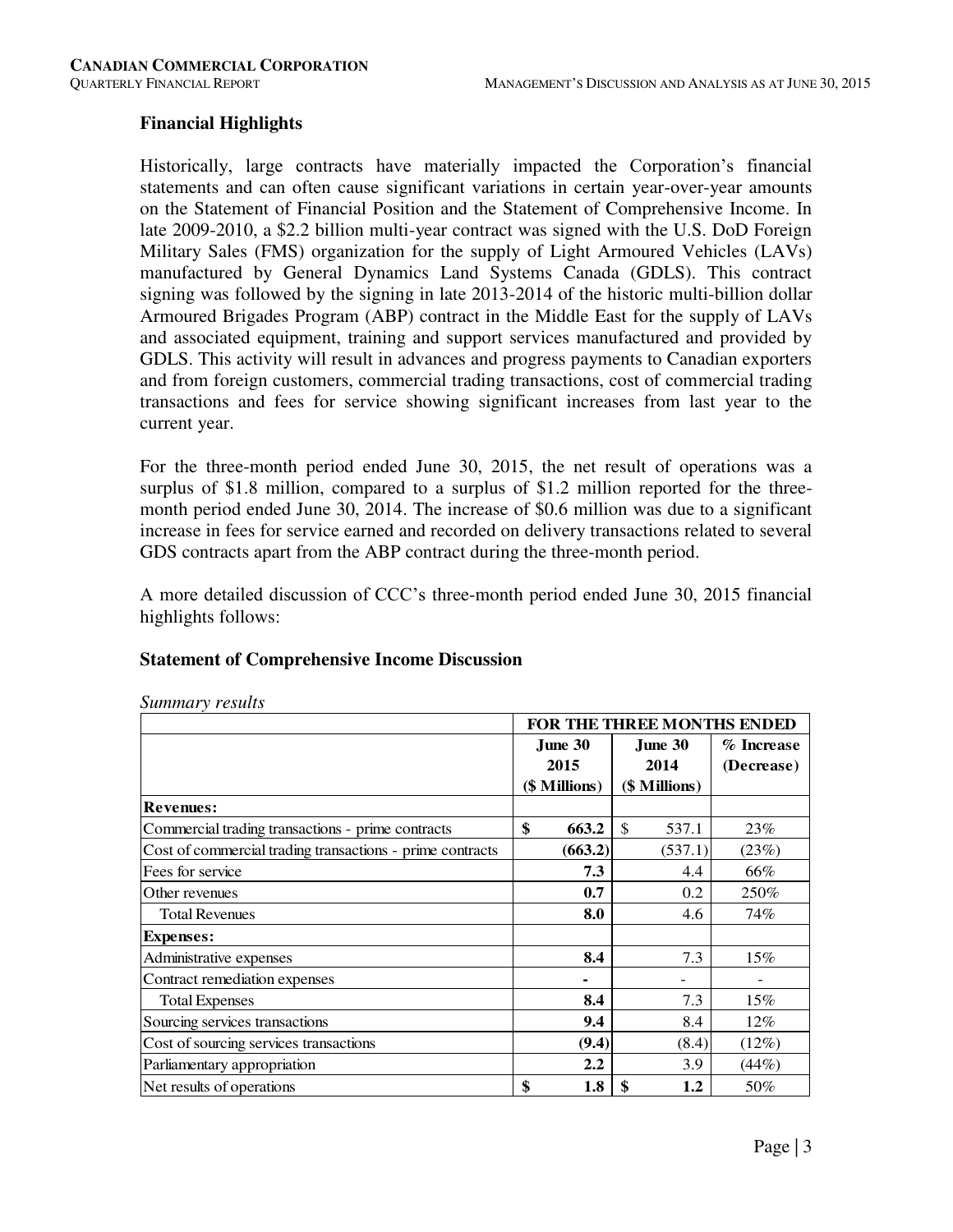# *Revenues: General*

Revenues consist of commercial trading transactions on prime contracts, fees for service, other income, net interest income, and gains (losses) on foreign exchange. It is important to note that as an international trade intermediary, revenues from commercial trading transactions on prime contracts are fully offset by the cost of commercial trading transactions on prime contracts.

After offsetting the cost of commercial trading transactions, total revenues were \$8.0 million for the three-month period ended June 30, 2015 compared to \$4.6 million for the three-month period ended June 30, 2014, an increase of \$3.4 million or 74%.

#### *Revenues: Commercial trading transactions*

Commercial trading transactions measure the value of delivery of a good or service or progress work once a contract is signed and becomes effective. Commercial trading transactions were \$663.2 million for the three-month period ended June 30, 2015, compared to \$537.1 million for the three-month period ended June 30, 2014, an increase of \$126.1 million or 23%.

Contributions to commercial trading transactions by the two programs within the GDS business line are as follows:

- DPSA commercial trading transactions of \$134.0 million, representing 20% of the Corporation's total commercial trading transactions were \$4.2 million or 3% higher compared to the three-month period ended June 30, 2014.
- Non-DPSA GDS commercial trading transactions of \$459.3 million, representing 68% of the Corporation's total commercial trading transactions were \$116.3 million or 34% higher compared to the three-month period ended June 30, 2014. The Corporation is beginning to benefit from the consistent and increasing number of non-DPSA GDS contracts that have been signed over the last several years that contribute a regular and increasing number of delivery transactions per year. Of significance, \$327.3 million or 71% of the total non-DPSA GDS commercial trading transactions were recorded for deliveries and progress work related to the ABP contract.

ICB commercial trading transactions of \$70.0 million, representing 10% of the Corporation's total commercial trading transactions were \$5.5 million or 9% higher compared to the three-month period ended June 30, 2014. ICB commercial trading transactions were higher than the previous year due to accelerated deliveries of potash under the Cuba Contracting Program.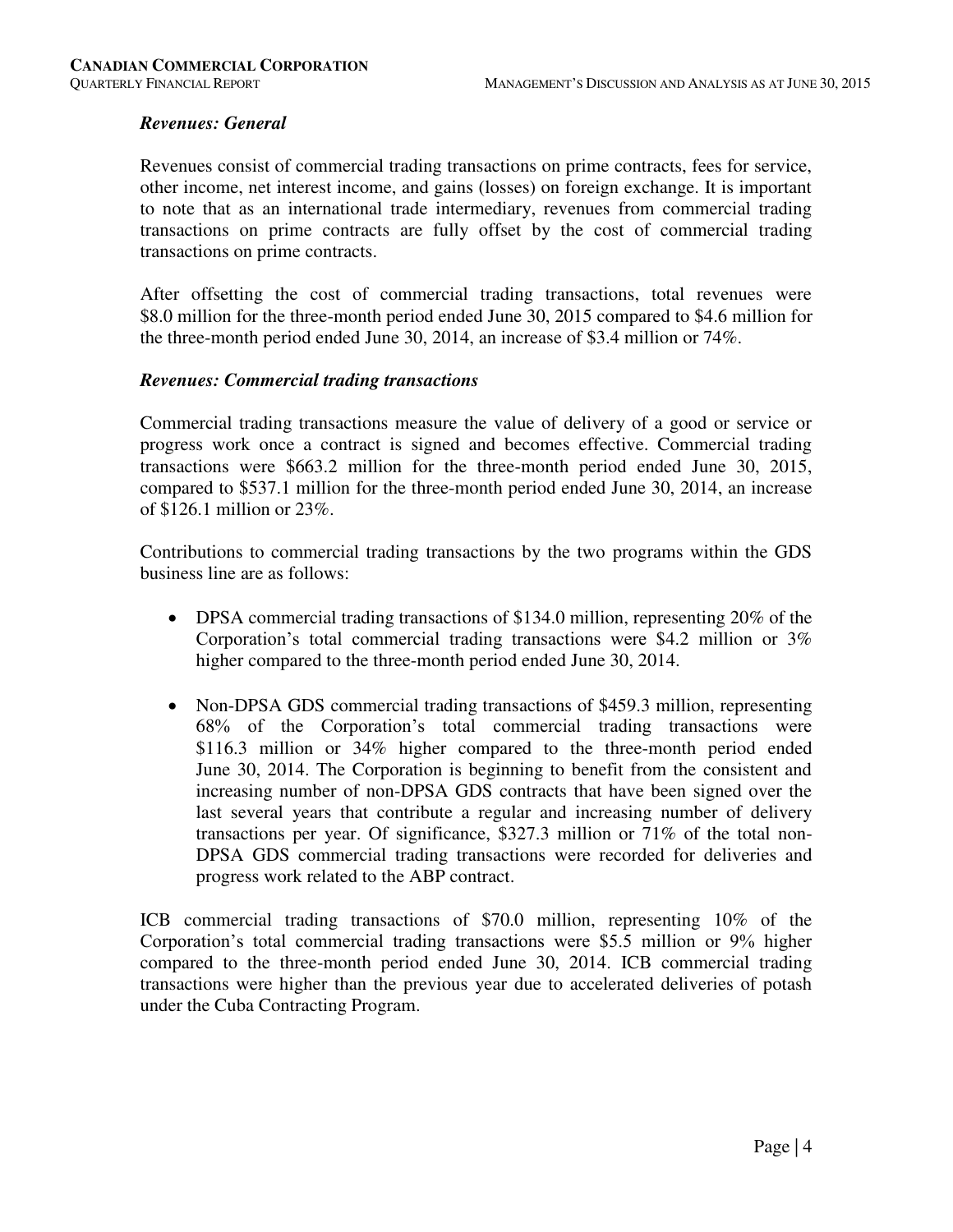# *Revenues: Fees for service*

For GDS and ICB business lines and services, the Corporation charges fees, generally as a percentage of the contract value and at negotiated rates for services provided. Fees are recognized as revenue when commercial trading transactions related to prime contracts and international sourcing services agreements are recorded and from other international and domestic activities when services are rendered. Fees for service were \$7.3 million for the three-month period ended June 30, 2015 compared to \$4.4 million for the threemonth period ended June 30, 2014, an increase of \$2.9 million or 66%.

Contributions to fees for service by the two programs within the GDS business line are as follows:

- DPSA: CCC does not receive fees for service for the DPSA business and was previously fully funded for this business by an annual parliamentary appropriation. The Corporation's appropriation will be gradually phased out in accordance with the plan which commenced in 2014-2015. Over the course of the five-year planning period, CCC will reduce the appropriation to \$8.9 million in 2015-2016, \$3.5 million in 2016-2017 and then nil from 2017-2018 and ongoing, reaching its planned objective of financial self-sufficiency. The Corporation will use revenues generated from the overall GDS business line to pay for the DPSA business.
- Non-DPSA GDS fees for service of \$5.3 million, which account for 72% of the total fees for service, were \$2.4 million or 81% higher compared to fees of \$2.9 million for the three-month period ended June 30, 2014. The fee increase was commensurate with the increased level of non-DPSA GDS commercial trading transactions discussed previously. Of the \$5.3 million total GDS fees, \$2.6 million or 50% of the total GDS fees were earned based on the deliveries and progress work related to the ABP contract.

ICB fees for service of \$961 thousand, which account for 13% of the total fees for service, were \$245 thousand or 34% higher compared to fees of \$716 thousand for the three-month period ended June 30, 2014. The increase in ICB fees compared to the threemonth period ended June 30, 2014 was the result of fees earned and recorded related to accelerated deliveries of potash under the Cuba Contracting Program.

Fees for service from sourcing and other Government of Canada priorities of \$1.1 million, accounting for 15% of the total fees for service, were \$314 thousand or 40% higher compared to fees of \$782 thousand for the three-month period ended June 30, 2014. Of the \$1.1 million, \$698 thousand or 64% relate to the maintenance and administration of the trade development offices in China on behalf of the Department of Foreign Affairs, Trade and Development (DFATD). Another \$210 thousand or 19% of the \$1.1 million fees earned were for services provided by CCC, specifically related to sourcing transactions which occur at the discretion of DFATD and the availability of budget funding to satisfy requirements of their programs.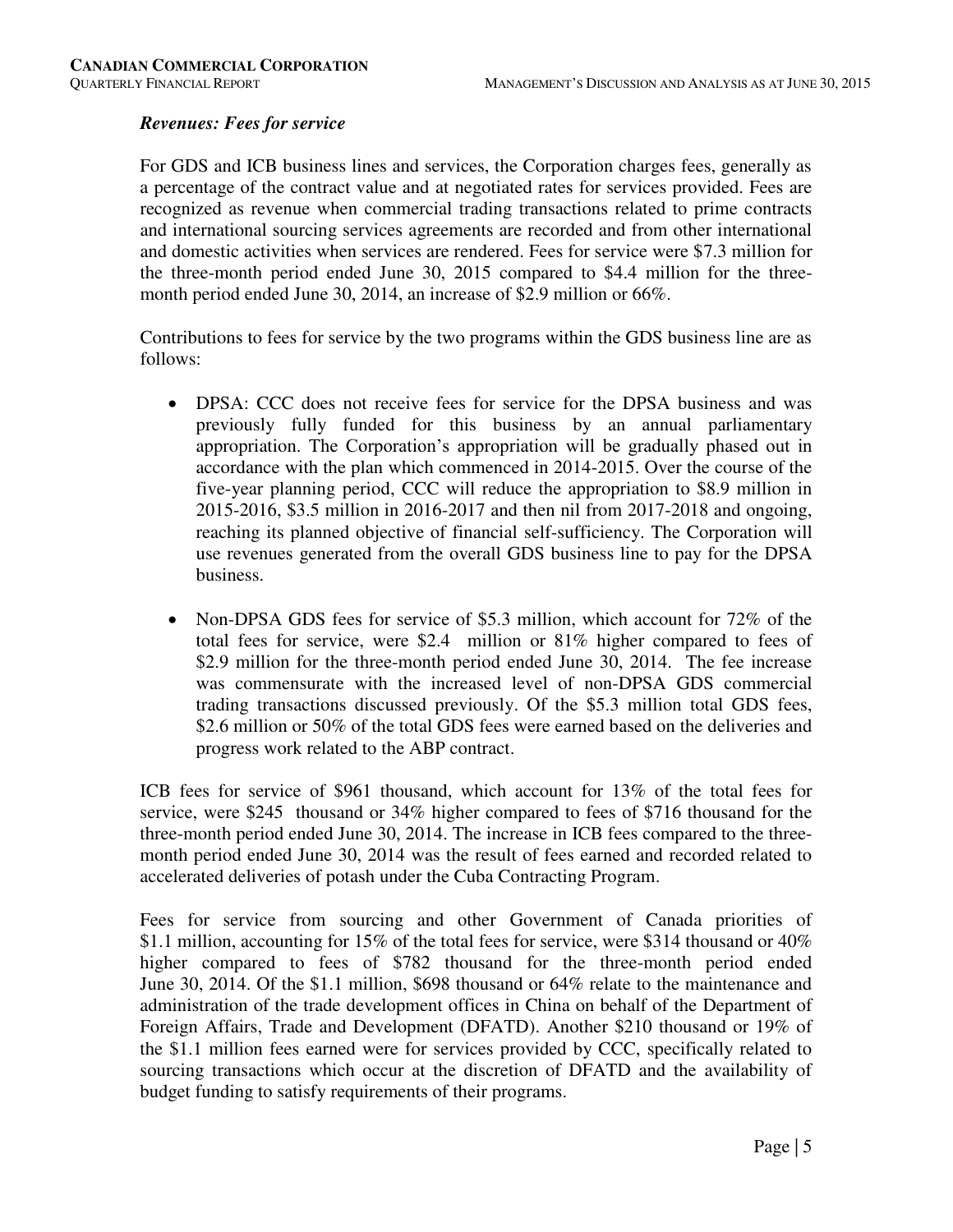# *Revenues: Other*

Other revenues include: (1) foreign exchange gains or losses due to the weakening or strengthening of the Canadian dollar compared to the U.S. dollar on exposed U.S. cash balances; (2) finance income earned on the Corporation's cash balances; and (3) other income comprised of fees earned for providing discounted early payment and payment wiring to Canadian exporters, and other miscellaneous amounts.

For the three-month period ended June 30, 2015, a foreign exchange gain of \$439 thousand was reported compared to a foreign exchange loss of \$27 thousand for the three-month period ended June 30, 2014. A gain of \$464 thousand realized due to foreign exchange implications related to a long outstanding accounts receivable balance of approximately \$15.0M USD from the U.S. Department of Defense (U.S.DoD) under the DPSA which was finally paid in April 2015 was partially offset by a loss of \$25 thousand resulting from the strengthening of Canadian dollar relative to its U.S. dollar (USD) counterpart from \$0.7895 USD as at March 31, 2015 to \$0.8006 USD as at June 30, 2015. The Corporation manages exchange gains and losses through monitoring and maintaining unhedged foreign currency balances at negligible levels.

For the three-month period ended June 30, 2015, finance income of \$94 thousand was \$44 thousand or 88% higher compared to the result of \$50 thousand for the three-month period ended June 30, 2014. Average Canadian cash balances were higher during the first three months of 2015-2016 as a result the cash received and recorded as deferred revenue in July 2014 related to the ABP contract.

For the three-month period ended June 30, 2015, other income of \$118 thousand was comparable to the result of \$123 thousand for the three-month period ended June 30, 2014.

# *Expenses*

For the three-month period ended June 30, 2015, administrative expenses of \$8.4 million were \$1.1 million or 15% higher than the expenses for the three-month period ended June 30, 2014. Administrative expenses are paid primarily in Canadian dollars and are not impacted by foreign exchange fluctuations. Administrative expenses include the following:

- Workforce compensation and related expenses of \$4.6 million for the three-month period ended June 30, 2015 were \$150 thousand or 3% higher than the expenses for the three-month period ended June 30, 2014 of \$4.4 million. Workforce compensation and related expenses accounts for approximately 55% of CCC's administrative expenditures.
- Public Works Government and Services Canada (PWGSC) is paid for certain core contract management services under the DPSA. In recent years, as part of an initiative to streamline processes in the delivery of the DPSA and decrease related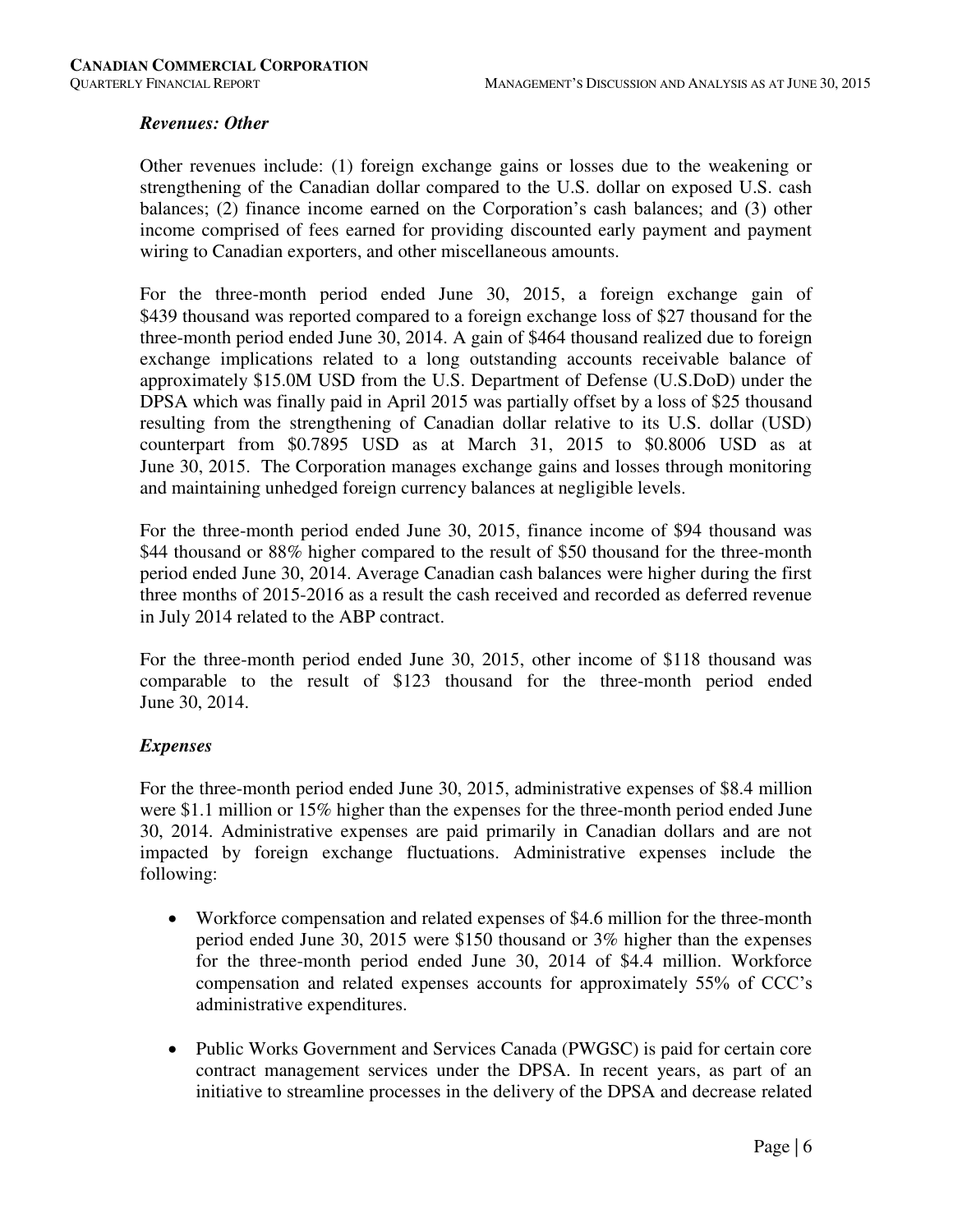expenses, CCC has brought in-house certain contract management services previously performed by PWGSC. As a result, total PWGSC expenses of \$813 thousand for the three-month period ended June 30, 2015 were \$55 thousand or 6% lower than expenses of \$868 thousand for the three-month period ended June 30, 2014.

- Rent and related expenses of \$1.1 million for the three-month period ended June 30, 2015 were \$521 thousand or 90% higher than the expenses of \$576 thousand for the three-month period ended June 30, 2014. The increase was due to a one-time payment of \$1.8 million (amortized over a 12 month period commencing October 1, 2014) as Management exercised its right, on September 26, 2014, to terminate the current lease agreement for office space effective September 30, 2015. In November 2014, the Corporation entered into a less expensive fifteen-year lease agreement for office space in a new location, which expires at the end of November 2031, in order to achieve future cost reduction goals.
- Travel and hospitality expenses of \$472 thousand for the three-month period ended June 30, 2015 were consistent with the expenses of \$477 thousand for the three-month period ended June 30, 2014. Travel and hospitality expenses are incurred primarily for business development activity in support of Canadian exporters in pursuit of, and to secure, projects in Latin America, Africa, Pacific-Asia and the Middle East and the management of the projects once they are signed and effective.
- Consultant expenses of \$476 thousand for the three-month period ended June 30, 2015 were \$215 thousand or 82% higher compared to the expenses of \$261 thousand for the three-month period ended June 30, 2014. Consultant expenses were higher during the first three months of 2015-16 due to increased activity required to assist in the management of an additional four regional offices in China and planning for the fit-up of the office space at the new location. Consultant expenses complement CCC's workforce and perform assignments requiring a specific expertise.
- The amortization of intangible assets and depreciation of property and equipment and leasehold improvement costs of \$145 thousand for the three-month period ended June 30, 2015 were \$103 thousand or 245% higher than expenses of \$42 thousand for the three-month period ended June 30, 2014. The increase resulted from the accelerated amortization of the remaining net book value on existing leasehold improvements at its current location over an abbreviated period of time which corresponds with the current lease termination date of September 30, 2015.
- Computer software, hardware and support costs of \$384 thousand, over and above the information management personnel included in workforce compensation or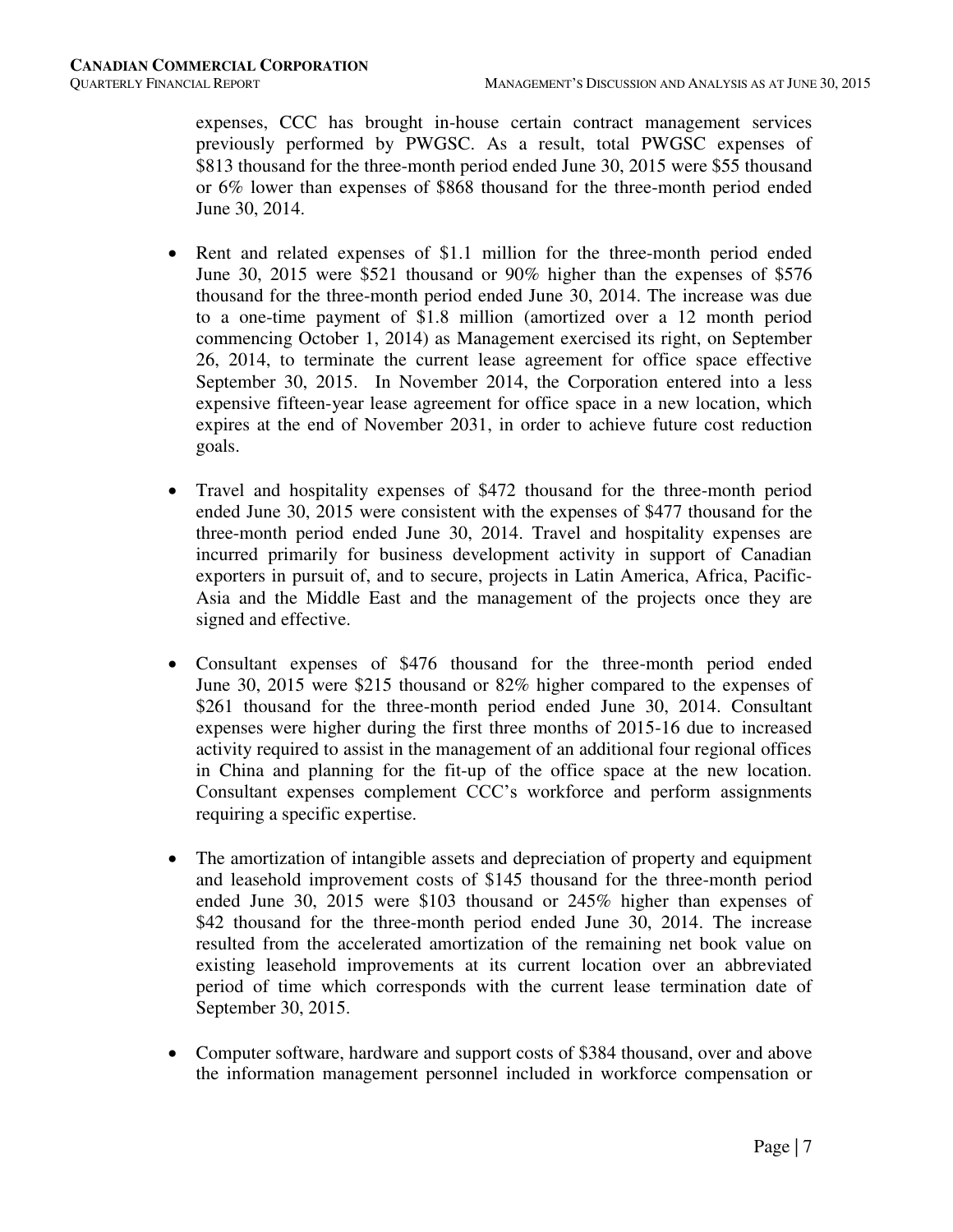consultants, for the three-month period ended June 30, 2015 were consistent with the expenses of \$320 thousand for the three-month period ended June 30, 2014.

 Other expenses of \$256 thousand were \$109 thousand or 74% higher for the three-month period ended June 30, 2015 compared to expenses of \$147 thousand for the three-month period ended June 30, 2014. Other expenses were higher during the first three months of 2015-16 due to one-time costs required establish CCC representation in South America. Other expenses include Corporate communication costs (e.g. marketing, advertising, and the design and printing of corporate promotional material), telecommunications, bank charges and other miscellaneous amounts.

For the three-month period ended June 30, 2015, the Corporation recorded \$17 thousand in contract remediation expenses compared to \$11 thousand for the three-month period ended June 30, 2014. Contract remediation expenses are recorded as actual amounts are incurred or can be determined. The Corporation has robust risk management practices, including the Enterprise Risk Management (ERM) framework and contract management practices, which contribute to containing these expenses.

# *Sourcing services for support of international government assistance programs*

Sourcing Services for support of international assistance programs represent transactions whereby the Corporation acts as an agent on behalf of a domestic or foreign Government entity. In these engagements, CCC is not the prime contractor. All of the activity that is generated through DFATD under these terms is classified as this transaction type. This activity occurs at the discretion of DFATD and the availability of budget funding to satisfy requirements of their programs. In addition, there is one GDS project originally signed in 2007 that is classified under this transaction type. CCC entered into an agreement to act as agent to procure six wing kits and manage the replacement of the wings kits on six Norwegian aircraft on behalf of the Royal Norwegian Air Force. For the three-month period ended June 30, 2015, Sourcing Service transactions and the cost of Sourcing Service transactions of \$9.4 million is \$987 thousand or 12% higher than the \$8.4 million recorded for the three-month period ended June 30, 2014. The increase was due to accelerated delivery activity of \$5.0 million related to the Norwegian wing replacement contract offset by a decrease of \$4.0 million due to reduced activity related to support of international assistance programs with DFATD.

# *Parliamentary appropriation*

The Corporation received a parliamentary appropriation of \$2.2 million for the threemonth period ended June 30, 2015, which was \$1.7 million or 43% lower than the amount received for the three-month period ended June 30, 2014.

The Corporation's appropriation is being gradually phased out in accordance with the corporate plan which commenced in 2014-2015. Over the course of the five-year planning period, CCC will reduce the appropriation to \$8.9 million in 2015-2016,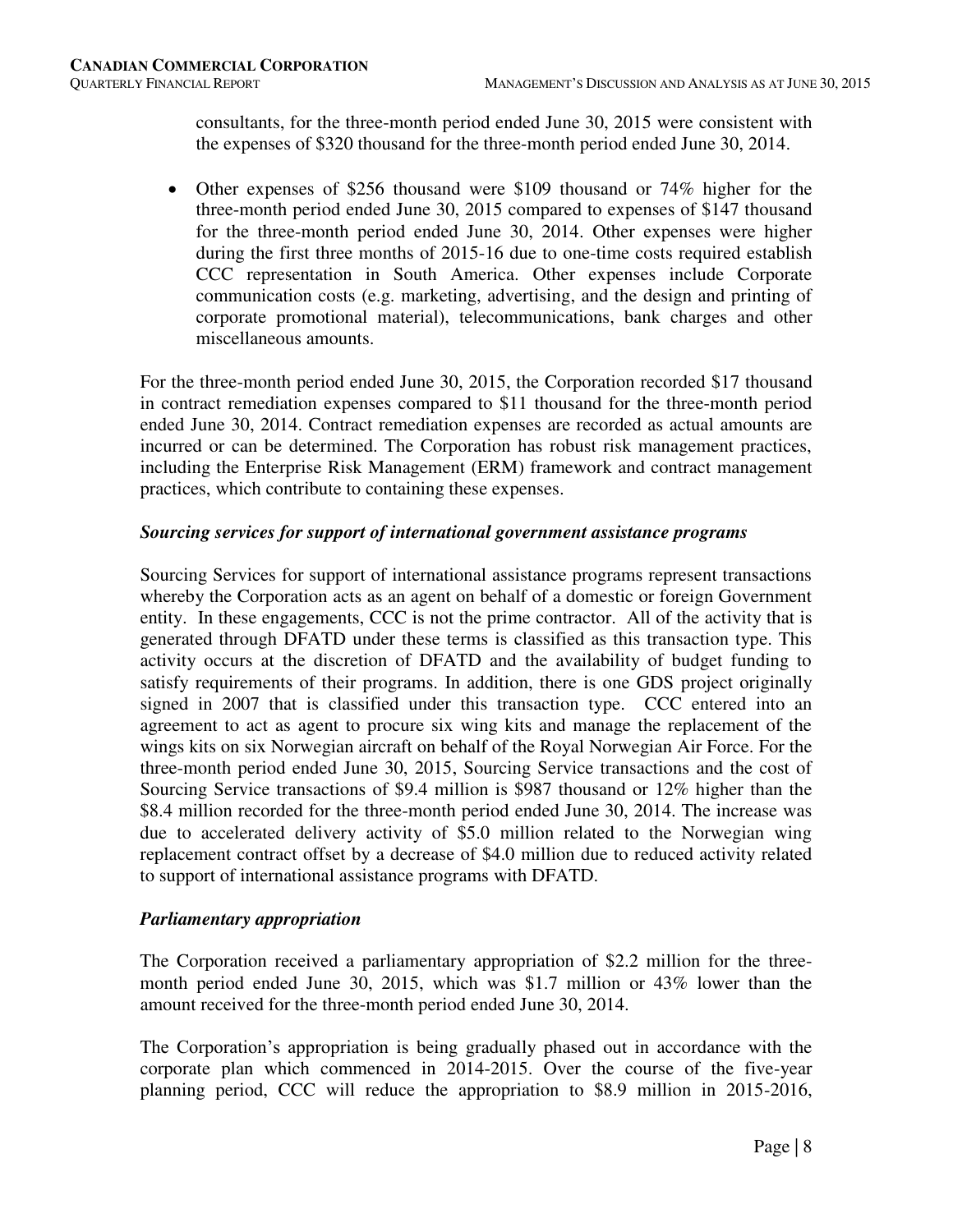\$3.5 million in 2016-2017 and then nil from 2017-2018 and ongoing, reaching its planned objective of financial self-sufficiency.

#### **Statement of Financial Position Discussion**

*Summary of financial position* 

|                          | June 30 |               |      | <b>March 31</b> | $%$ Increase |  |  |
|--------------------------|---------|---------------|------|-----------------|--------------|--|--|
|                          | 2015    |               | 2015 |                 | (Decrease)   |  |  |
|                          |         | (\$ Millions) |      | (\$ Millions)   |              |  |  |
| Total assets             |         | 2,979.3       |      | 3,058.7         | (3%)         |  |  |
| <b>Total liabilities</b> |         | 2,956.8       |      | 3,038.0         | (3%)         |  |  |
| Shareholder's Equity     | \$      | 22.5          |      | 20.7            | 9%           |  |  |

CCC's total assets were \$2,979.3 million as at June 30, 2015, \$79.4 million, or 3%, lower than at March 31, 2015. The decrease from March 31, 2015 was primarily due to a decrease in the amount of advances to Canadian exporters of \$357.0 million or 30% and a decrease of \$18.9 million or 17% from all other assets combined offset by an increase in the amount of progress payments to Canadian exporters of \$296.5 million or 18%.

CCC's total liabilities were \$2,956.8 million as at June 30, 2015, \$81.2 million, or  $3\%$ , lower than at March 31, 2015. The decrease from March 31, 2015 was primarily due to a decrease in the amount of advances from foreign customers of \$363.6 million or 30% and a decrease of \$14.1 million or 7% from all other liabilities combined offset by an increase in the amount of progress payments from foreign customers of \$296.5 million or 18%.

As an international trade intermediary, CCC offsets its trade-related assets with matching liabilities. Therefore, trade receivables from foreign customers and progress payments to Canadian exporters are normally offset by trade payables and accrued liabilities to Canadian exporters and progress payments from foreign customers, respectively.

Trade receivables of \$125.5 million were \$41.9 million or 25% lower than the balance at March 31, 2015 and represents 4% of the total assets of \$2,979.3 million. Trade payables and accrued liabilities of \$157.4 million were \$14.1 million or 8% lower than the balance at March 31, 2015 and represent 5% of the total liabilities of \$2,956.8 million. The decrease in trade receivables and trade payables was the result of a greater number of accrual transactions to record delivery activity on projects for which cash had not been received from the foreign buyer nor paid to the Canadian exporter as at March 31, 2015 compared to June 30, 2015.

Progress payments to Canadian exporters of \$1,935.4 million represent 65% of the total assets of \$2,979.3 million, increased by \$296.5 million or 18% compared to the balance at March 31, 2015. Progress payments from foreign customers of \$1,935.4 million represent 65% of the total liabilities of \$2,956.8 million, increased by \$296.5 million or 18% compared to the balance at March 31, 2015. Contractually, progress payments occur most frequently on the DPSA business contracts and are required to flow through in their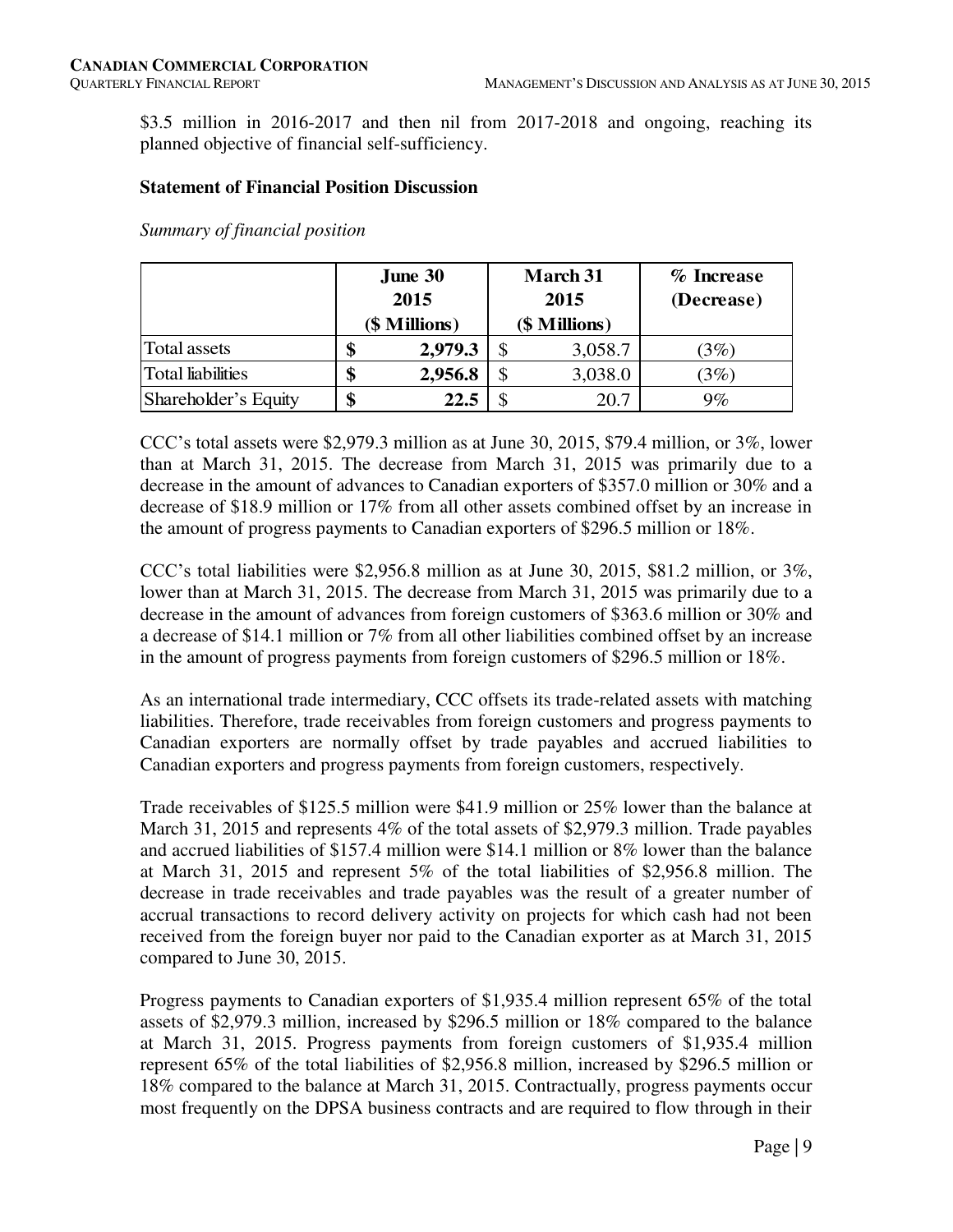entirety to the Canadian exporter. Of the total progress payments to Canadian exporters and from foreign customers, \$1,773.3 million or 92% related to progress work associated with the ABP contract. The increase in progress payments to Canadian exporters and from foreign customers was due directly to the reclassification of advances from the customer and to the Canadian exporter to progress payments as progress work continues on the production of the LAVs related to the ABP contract.

Advances from foreign customers of \$861.9 million that represent 29% of the total liabilities of \$2,956.8 million, decreased by \$363.6 million or 30% compared to the balance at March 31, 2015. Advances to Canadian exporters of \$830.2 million that represent 28% of the total assets of \$2,979.3 million, decreased by \$357.0 million or 30% compared to the balance at March 31, 2015. Of the \$861.9 million in advances from foreign customers and the \$830.2 million in advances to Canadian exporters, \$785.2 million or 91% and 95% respectively was related to the ABP contract. Another \$48.4 million was related to projects in Ghana, Mexico, Norway, Peru and Philippines. Of these advances from foreign customers, \$39.6 million were passed on to Canadian exporters. The decrease in advances from foreign customers and to Canadian exporters was due directly to the reclassification of advances from the customer and to the Canadian exporter to progress payments as progress work continues on the production of the LAVs related to the ABP contract. Contractually, advances are not offered on the DPSA business. For all other business lines, CCC's risk mitigation practices require that for most projects CCC hold back some advance payments made by foreign customers and release them to Canadian exporters as delivery obligations are fulfilled. As a result period-over-period variations will occur.

As at June 30, 2015, CCC's equity, fully ascribed to the Government of Canada, was \$22.5 million, an increase of \$1.8 million from March 31, 2015. A discussion of commercial and operational risks follows in CCC's Commitment to Performance and Risk Management section.

# **Statement of Cash Flows Discussion**

|                                                 | FOR THE THREE MONTHS ENDED     |         |    |           |              |  |  |  |  |
|-------------------------------------------------|--------------------------------|---------|----|-----------|--------------|--|--|--|--|
|                                                 |                                | June 30 |    | June $30$ | $%$ Increase |  |  |  |  |
|                                                 |                                | 2015    |    | 2014      | (Decrease)   |  |  |  |  |
|                                                 | (\$ Millions)<br>(\$ Millions) |         |    |           |              |  |  |  |  |
| Operating activities                            | \$                             | 22.8    | \$ | 22.2      | $3\%$        |  |  |  |  |
| Investing activities                            | \$                             |         | \$ |           |              |  |  |  |  |
| Financing activities                            | \$                             |         | \$ |           |              |  |  |  |  |
| Effect of exchange rate change on cash and cash |                                |         |    |           |              |  |  |  |  |
| equifalents                                     | \$                             | 0.4     | -S |           |              |  |  |  |  |
| Increase in cash and cash equivalents           | \$                             | 23.2    | S  | 22.2      | 5%           |  |  |  |  |

*Summary of cash flows*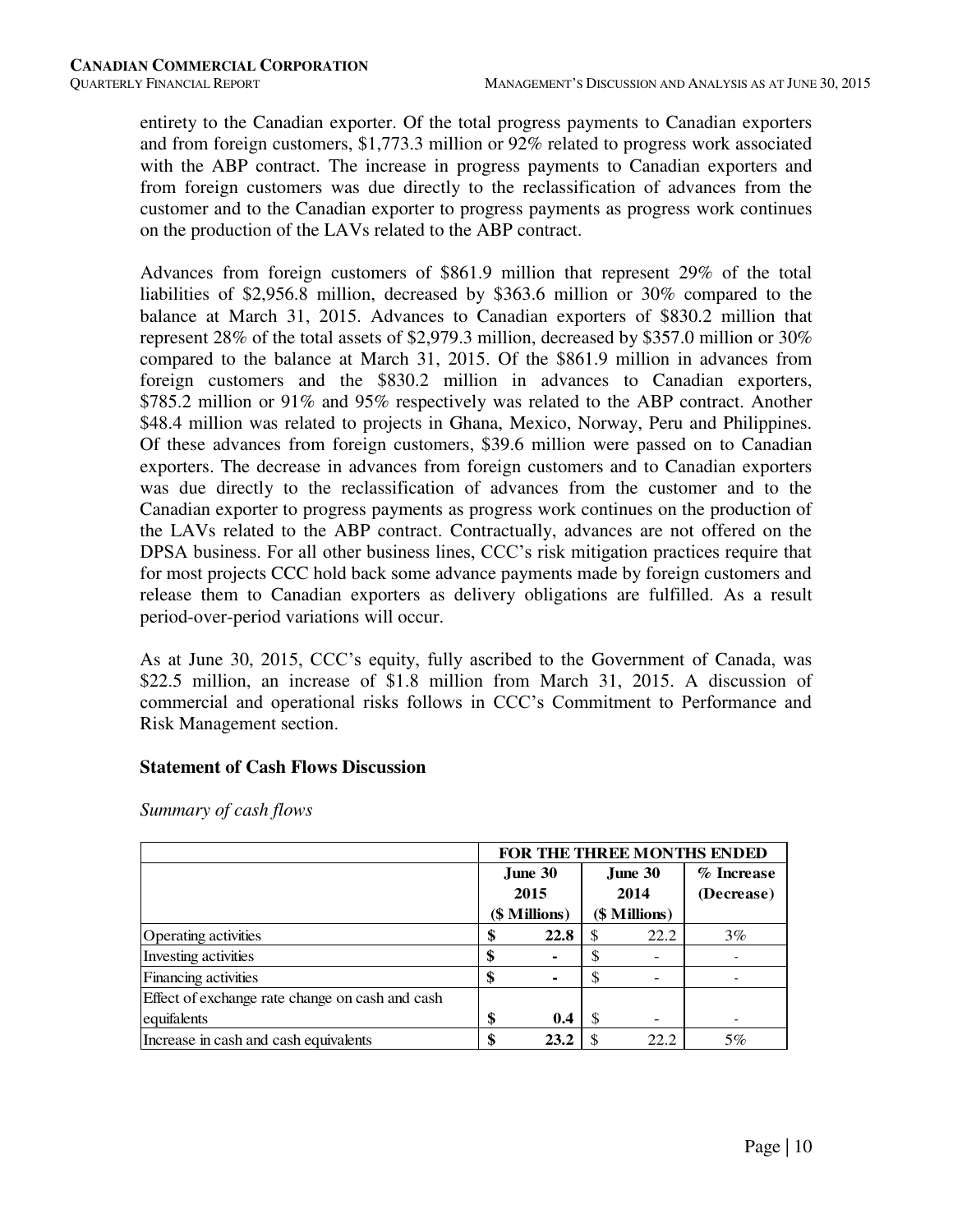#### *Operating activities*

Under the DPSA program, the Corporation generally pays its Canadian exporters within 30 days of receipt of an invoice and substantiating documentation according to the terms and conditions of the contract. Consequently the Corporation may use its own cash to pay Canadian exporters on the  $30<sup>th</sup>$  day funding its trade receivables in instances where there are collection delays and payment is not received from the DPSA customer until beyond the 30 days. On certain contracts (generally outside of the DPSA program), the Corporation only pays its Canadian exporters within five business days after CCC receives payment from the foreign customer. Depending on the timing of receipts compared to payments, the actual execution of these transactions often cross reporting periods and can cause variations in cash flows from one period to the next. In this instance, cash is momentarily provided to the operation at the end of one period until the payment is made to the Canadian exporter, as stipulated in the contract, early in the next period.

For the three-month period ended June 30, 2015, \$22.8 million in cash was provided by operating activities, as compared to \$22.2 million provided by operating activities for the three-month period ended June 30, 2014, an increase of \$0.5 million or 2%. Details are as follows:

- Receipts from foreign customers include cash received for deliveries, progress payments and advances as stipulated under the foreign customer contract. Receipts from foreign customers were \$351.0 million for the three-month period ended June 30, 2015, \$59.6 million or 20% higher than the amount reported for the three-month period ended June 30, 2014. The increase was due to the receipt of more cash from foreign customers on non-DPSA business line projects, commensurate with the increase in delivery activity discussed under the Commercial Trading Transaction section.
- Payments to Canadian exporters include cash paid for deliveries, progress payments and advances as stipulated under the domestic contract. Payments to Canadian exporters were \$329.8 million for the three-month period ended June 30, 2015, \$59.4 million or 22% higher than the amount reported for the three-month period ended June 30, 2014. The increase in payments to Canadian exporters is consistent with the increase of receipts from foreign customers.
- For the three-month period ended June 30, 2015 compared to the three-month period ended June 30, 2014, the increase in receipts from foreign customers was more than the increase in payments to Canadian exporters by \$0.3 million therefore resulting in an overall increase of \$0.3 million to cash used in export transactions. In addition to the \$0.3 million increase to cash used in export transactions, an increase of \$3.0 million to cash was provided by finance income, fees for service and other income received offset by a decrease of \$1.0 million due to cash used as administrative payments and a decrease to cash of \$1.7 million as less parliamentary appropriation was drawn down for the three-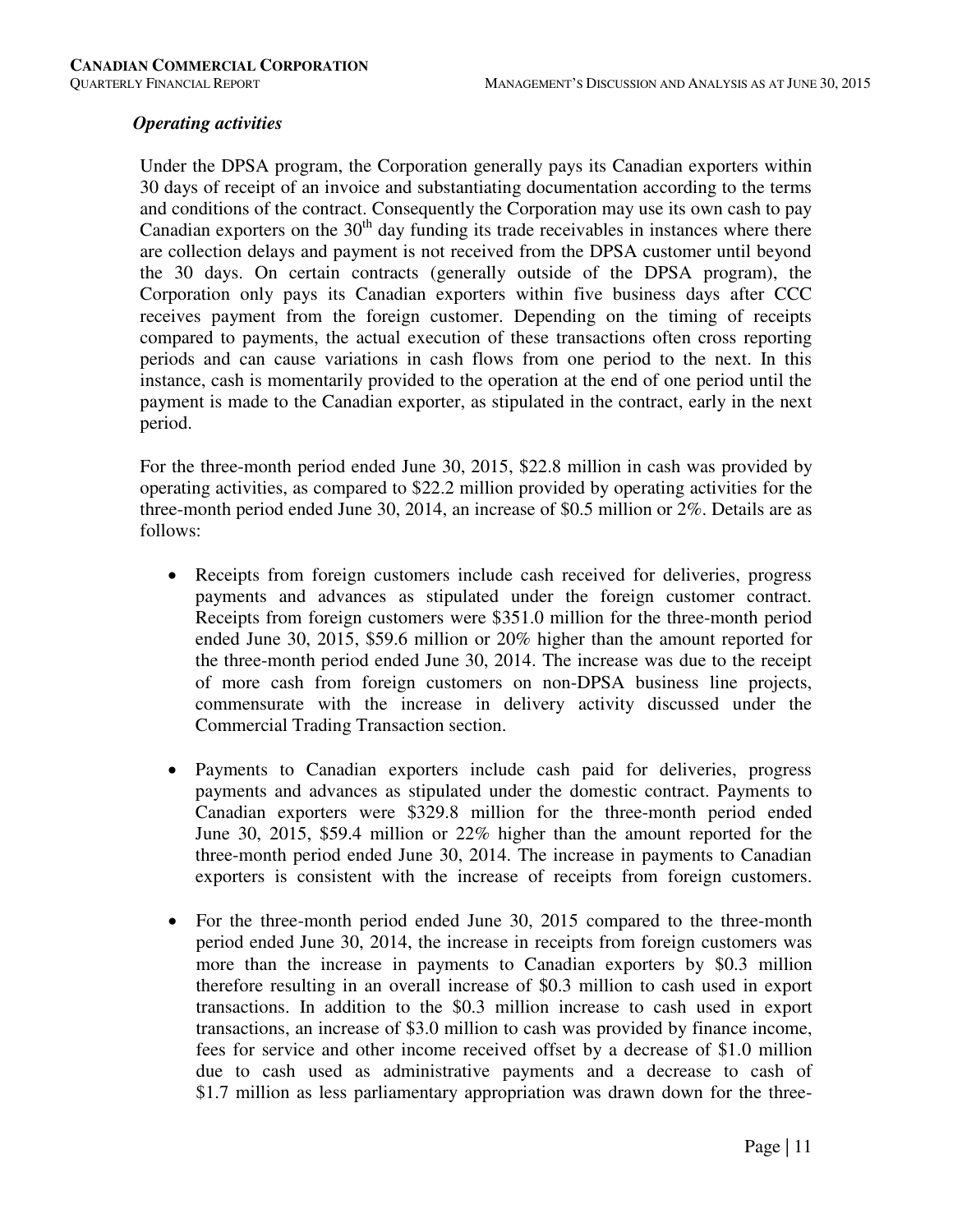month period ended June 30, 2015 compared to the three-month period ended June 30. The decrease in the appropriation is the result of the implementation of the directed phased in plan towards becoming self-sufficient as described under the Parliamentary Appropriation section.

#### *Effect of exchange rate changes on cash and cash equivalents*

As discussed previously, for the three-month period ended June 30, 2015, a foreign exchange gain of \$439 thousand was reported compared to a foreign exchange loss of \$27 thousand for the three-month period ended June 30, 2014. A gain of \$464 thousand realized due to foreign exchange implications related to a long outstanding accounts receivable balance of approximately \$15.0M USD from the U.S.DoD under the DPSA which was finally paid in April 2015 was partially offset by a loss of \$25 thousand resulting from the strengthening of Canadian dollar relative to its U.S. dollar (USD) counterpart from \$0.7895 USD as at March 31, 2015 to \$0.8006 USD as at June 30, 2015.

# **Comparison of Financial Results to the Budget contained in the 2015-2016 to 2019-2020 Corporate Plan**

For the three-month period ended June 30, 2015, the net results of operations was a surplus of \$1.8 million, \$2.5 million or 379% higher than the budgeted deficit of \$656 thousand.

For the three-month period ended June 30, 2015, total commercial trading transactions of \$663.2 million were \$33.0 million or 5% higher than budget of \$630.2 million. The GDS business line contributed a favourable variance of \$69.5 million or 18% offset by an unfavourable variance of \$36.5 million contributed by all other lines of business. The favourable variance related to GDS was due to the delivery of certain GDS projects ahead of schedule, apart from the ABP contract.

Fees for service of \$7.3 million were \$1.6 million or 27% higher than the budget of \$5.7 million. Fees for service are earned as contract work is delivered or completed. For the three-month period ended June 30, 2015, fees generated from GDS business line of \$5.3 million were \$1.3 million or 31% higher than budget of \$4.0 million, resulting from the recording of fees from certain GDS projects that were delivered ahead of schedule, apart from the ABP contract. In addition, fees generated from the ICB business line of \$1.0 million were \$0.4 million or 65% higher than budget of \$0.6 million, resulting from potash sales under the Cuba Contracting Program, that were originally scheduled to be delivered at the end of fiscal 2014-15 but due to unforeseen delays were delivered early in fiscal 2015-16. Fees earned on sourcing and other services of \$1.1 million were \$53 thousand lower than the budget of \$1.2 million, as fewer than originally expected sourcing services were required by DFATD during the three-month period ended June 30, 2015. CCC provides sourcing services at the discretion of DFATD and the availability of budget funding to satisfy requirements of their programs.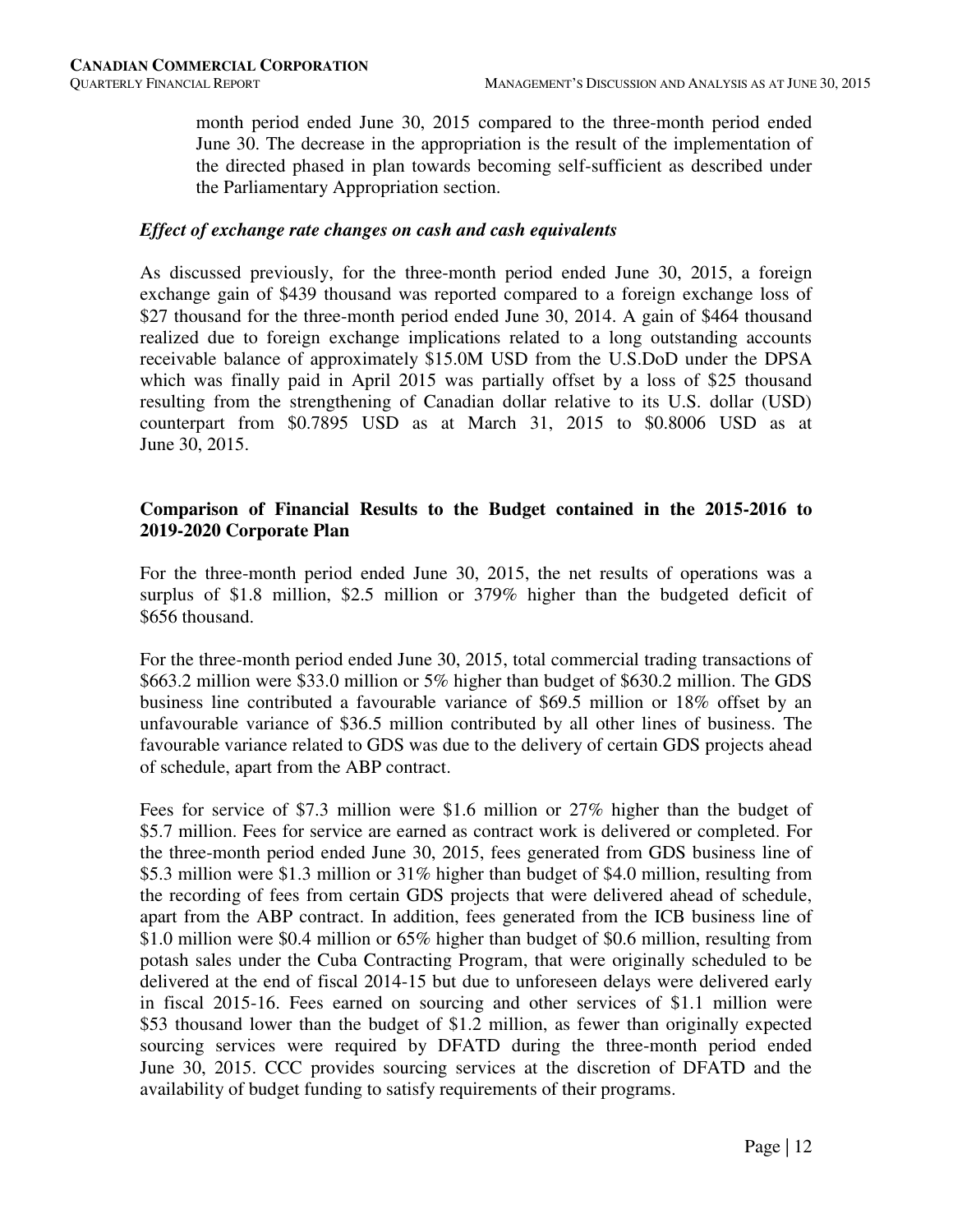As discussed previously, for the three-month period ended June 30, 2015, the Corporation recorded a foreign exchange translation gain of \$439 thousand that was realized on a long outstanding significant USD accounts receivable balance from the U.S. DoD under the DPSA which was paid in the three-month period ended June 30, 2015. Generally, the Corporation manages exchange gains and losses through monitoring and maintaining of its exposed foreign currency balances and does not budget for gains or losses on foreign exchange. The Corporation's exposed U.S. currency balance of \$3.1 million represents 0.1% of its U.S. denominated assets.

For the three-month period ended June 30, 2015, the Corporation recorded \$17 thousand in contract remediation expenses. As a result, contract remediation expenses contributed a favorable budget variance of \$155 thousand.

For the three-month period ended June 30, 2015, administrative expenses of \$8.4 million were \$276 thousand or 3% lower than the budgeted amount of \$8.6 million. Direct expenses of \$5.2 million were \$397 thousand or 7% below budget primarily the result of incremental expenses anticipated to manage the ABP contract that were not incurred as of June 30, 2015. Indirect expenses of \$3.2 million were \$121 thousand or 4% over budget the result of the one-time payment that was required in order to terminate the current lease for office space which is amortized for the three-month period ending June 30, 2015.

As explained previously, the Corporation received a parliamentary appropriation of \$2.2 million for the three-month period ended June 30, 2015, consistent with the budget.

# **2015-2016 Forecast**

The planning objectives and assumptions used to forecast the Operating Budget for 2015-2016 and in subsequent years are detailed and discussed in CCC's Corporate Plan 2015-2016 to 2019-2020.

CCC is forecasting an operating surplus of \$1.4 million in 2015-2016. Net revenues (which exclude the Parliamentary appropriation) will increase to \$27.5 million from \$24.2 million in 2014-2015, an increase of \$3.3 million or 14%.

The ABP contract will contribute approximately 70% of the overall \$3.6 million increase in fees for service. Apart from the ABP contract, the GDS business line contributed signed contracts of \$431.8 million in Latin America and Asia in 2014-2015. A large portion of these contracts will be delivered in 2015-2016, on which fees for service are earned.

Other revenue sources which include finance income, accounts receivable discounting fees, foreign exchange gains (or losses) and other miscellaneous transactions, combined are forecast to be \$1.1 million in 2015-2016, \$283 thousand or 20% lower than in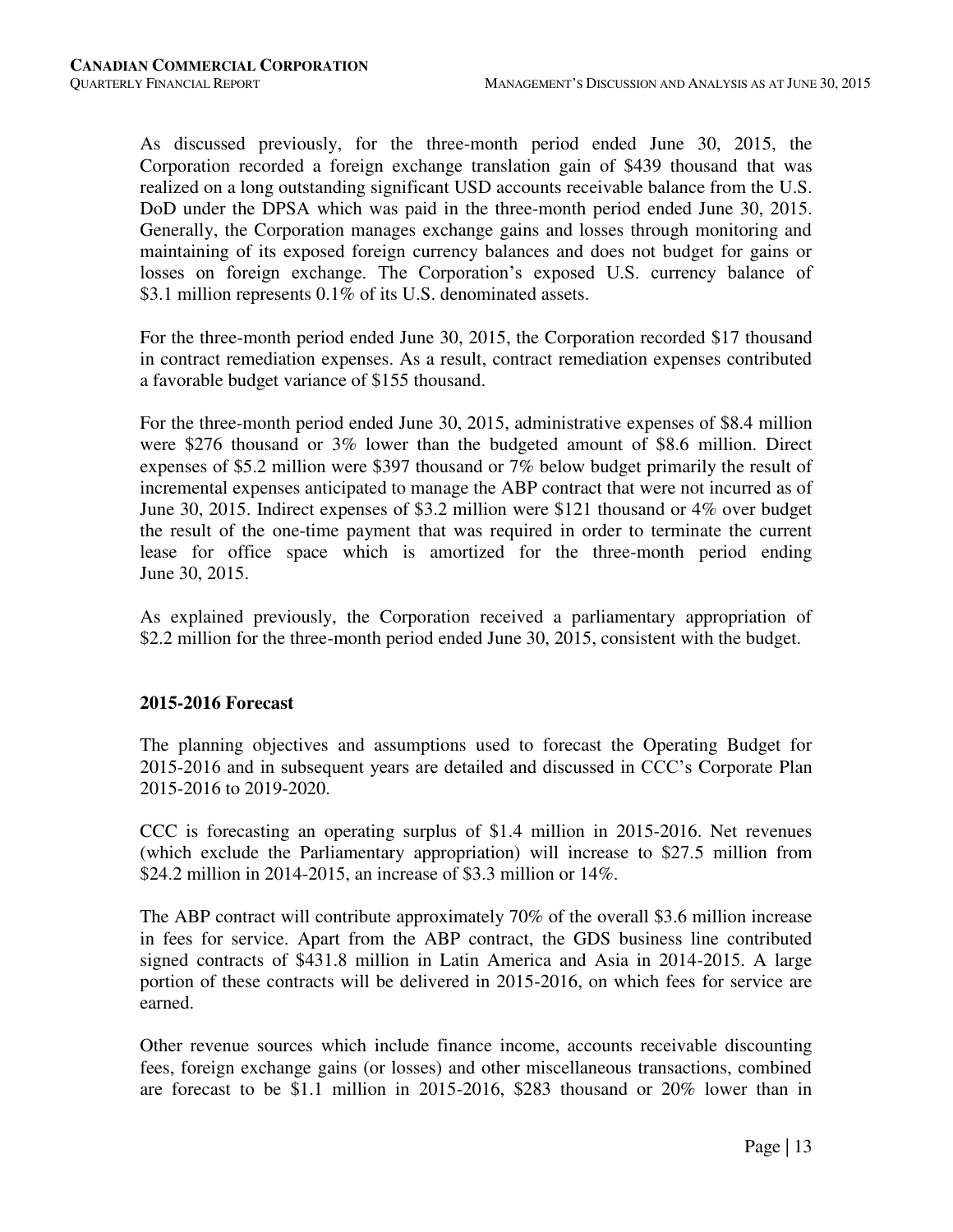2014-2015. The decrease is due to several miscellaneous amounts that were identified and taken into income during contract close-out activities conducted in 2014-2015.

As previously discussed, the Corporation's appropriation will be gradually phased out in accordance with the plan which commenced in 2014-2015. Over the course of the fiveyear planning period, CCC will reduce the appropriation to \$8.9 million in 2015-2016, \$3.5 million in 2016-2017 and then nil from 2017-2018 and ongoing, reaching its planned objective of financial self-sufficiency.

Administrative expenses are forecast to increase to \$34.3 million in 2015-2016 from \$30.0 million in 2014-2015, an increase of \$4.3 million or 14%. Of the \$4.3 million increase in administrative expenses, \$1.6 million are related to the increased cost in the effort and associated expenses required to contract manage the ABP contract and another \$0.4 million are related to direct expenses for regional staff, rent of premises and other operational requirements to manage the additional offices in China on behalf of DFATD (the latter being fully offset and recoverable through DFATD). Both the ABP and the setting up of additional representative offices in China on behalf of DFATD experienced delays upon implementation, and, as a result, expenses did not materialize to the levels anticipated in CCC's original 2014-2015 forecast. The \$4.3 million increase to administrative expenses also reflects one-time costs of approximately \$1.3 million related to the negotiation of a new lease for office space. The incursion of these expenses in 2015-2016 will contribute to future cost reduction goals. The remaining \$1.0 million increase is related to the establishment of foreign office representation commencing in mid-2015-2016 with the expectation that position vacancies will be fully staffed.

In 2015-2016, contract remediation expenses are forecast at \$690 thousand, \$541 thousand higher than 2014-2015. The amount represents approximately 0.025% of commercial trading transactions and is consistent with the budget set for 2015-2016. Although indications are trending in a positive direction through the first three months of the fiscal year, the Corporation is conservatively forecasting the budget total at this early stage. Contract remediation expenses are recorded as actual amounts are incurred or can be determined.

# **CCC's Commitment to Performance and Risk Management**

CCC manages various risks as it undertakes to fulfill its mandate of promoting and facilitating international trade on behalf of Canadian exporters. The strategy for managing these risks is discussed in detail in the Corporation's fiscal 2014-2015 Annual Report and 2015-2016 Corporate Plan Summary.

Most major ratings agencies have maintained an AAA rating for the Government of the United States. These ratings remain within the requirements of CCC's credit policy.

There are no other significant changes, new risks or uncertainties identified during the three-month period ended June 30, 2015 as compared to those previously reported or discussed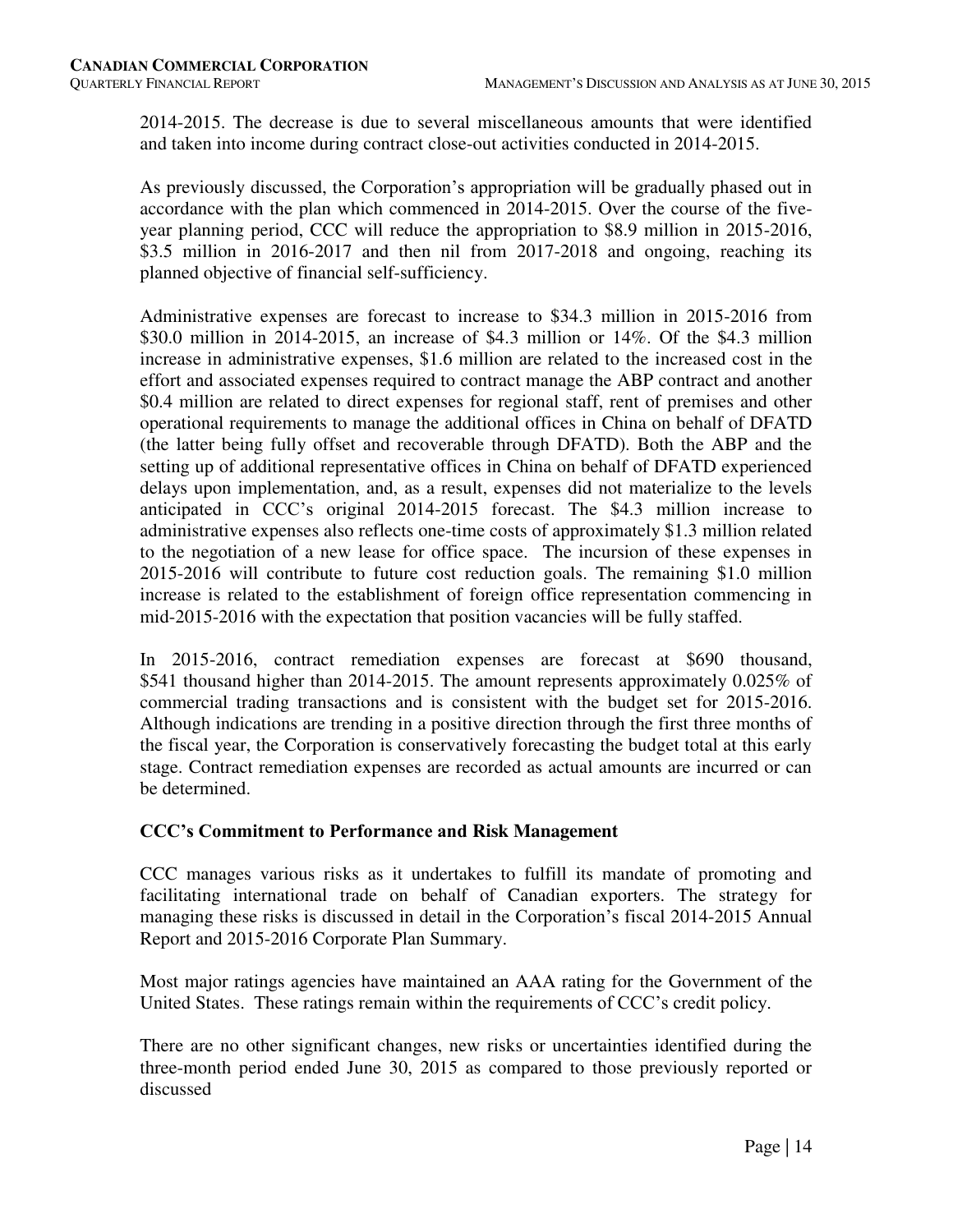# **Management Responsibility for Financial Statements**

Management is responsible for the preparation and fair presentation of these quarterly financial statements in accordance with the Treasury Board of Canada Standard on Quarterly Financial Reports for Crown Corporations and for such internal controls as Management determines is necessary to enable the preparation of quarterly financial statements that are free from material misstatement. Management is also responsible for ensuring all other information in this quarterly financial report is consistent, where appropriate, with the quarterly financial statements. These quarterly financial statements have not been audited or reviewed by an external auditor.

Based on our knowledge, these unaudited quarterly financial statements present fairly, in all material respects, the financial position, results of operations and cash flows of the corporation, as at the date of and for the periods presented in the quarterly financial statements.

Martin Zablocki Anthony Carty

Ottawa, Canada August 14, 2015

President and CEO Vice-President, Corporate Services and Chief Financial Officer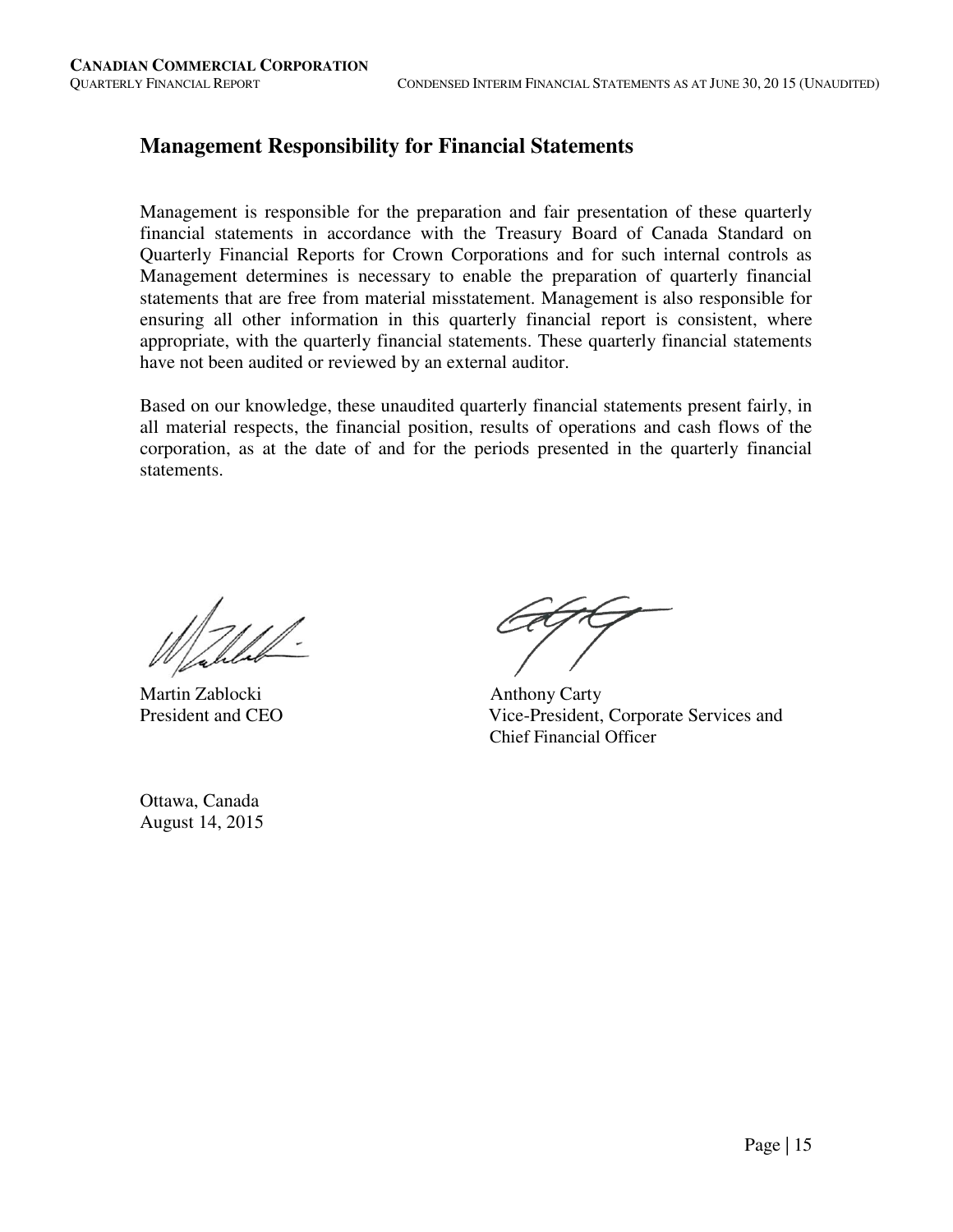# Statement of Financial Position (Unaudited)

|                                                         | June 30         |               | March 31  |
|---------------------------------------------------------|-----------------|---------------|-----------|
| As at (in thousands of Canadian dollars)                | 2015            |               | 2015      |
| <b>Assets</b>                                           |                 |               |           |
| <b>Current assets</b>                                   |                 |               |           |
| Cash and cash equivalents (note 4)                      | \$<br>87,820    | \$            | 64,614    |
| Trade receivables (notes 5 and 10)                      | 125,485         |               | 167,393   |
| Advances to Canadian exporters                          | 830,240         |               | 1,187,284 |
| Progress payments to Canadian exporters                 | 1,935,418       |               | 1,638,897 |
|                                                         | 2,978,963       |               | 3,058,188 |
| <b>Non-current assets</b>                               |                 |               |           |
| Property and equipment                                  | 368             |               | 513       |
|                                                         | \$<br>2,979,331 | $\frac{1}{2}$ | 3,058,701 |
| <b>Liabilities</b>                                      |                 |               |           |
| <b>Current liabilities</b>                              |                 |               |           |
| Trade payables and accrued liabilities (notes 5 and 10) | \$<br>157,415   | \$            | 171,537   |
| Advances from foreign customers                         | 861,898         |               | 1,225,509 |
| Progress payments from foreign customers                | 1,935,418       |               | 1,638,897 |
| Employee benefits (note 8)                              | 220             |               | 219       |
|                                                         | 2,954,951       |               | 3,036,162 |
| <b>Non-current liabilities</b>                          |                 |               |           |
| Employee benefits (note 8)                              | 1,850           |               | 1,838     |
|                                                         | 2,956,801       |               | 3,038,000 |
| <b>Shareholder's Equity</b>                             |                 |               |           |
| Contributed surplus                                     | 10,000          |               | 10,000    |
| Retained earnings                                       | 12,530          |               | 10,701    |
|                                                         | 22,530          |               | 20,701    |
|                                                         | \$<br>2,979,331 | \$            | 3,058,701 |

Guarantees (note 15)

*The accompanying notes are an integral part of the financial statements.*

Authorized for issue on August 14, 2015

**Martin Zablocki Anthony Carty** 

President and CEO Vice-President, Corporate Services and Chief Financial Officer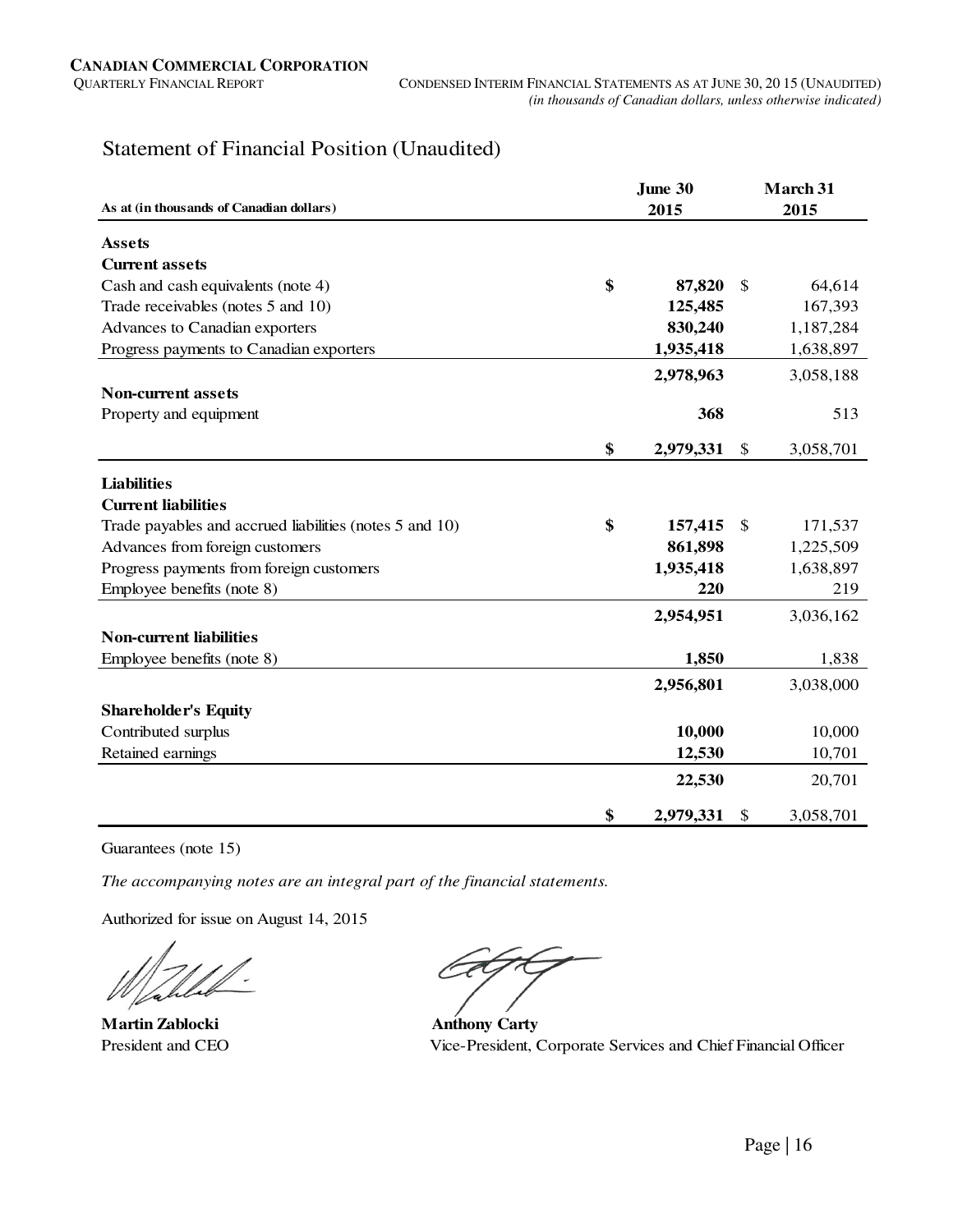# Statement of Comprehensive Income (Unaudited)

| For the three months ended June 30 (in thousands of Canadian dollars)                                 | 2015          |              | 2014       |
|-------------------------------------------------------------------------------------------------------|---------------|--------------|------------|
| <b>Revenues</b>                                                                                       |               |              |            |
| Commercial trading transactions - prime contracts (note 9)                                            | \$<br>663,224 | $\mathbb{S}$ | 537,134    |
| Less: cost of commercial trading transactions - prime contracts                                       | (663, 224)    |              | (537, 134) |
| Fees for service (note 9)                                                                             | 7,328         |              | 4,411      |
| Other income                                                                                          | 118           |              | 123        |
| Finance income, net (note 12)                                                                         | 94            |              | 50         |
| Gain (loss) on foreign exchange                                                                       | 439           |              | (27)       |
|                                                                                                       | 7,979         |              | 4,557      |
| <b>Expenses</b>                                                                                       |               |              |            |
| Administrative expenses (note 11)                                                                     | 8,353         |              | 7,271      |
| Contract remediation expenses                                                                         | 17            |              | 11         |
|                                                                                                       | 8,370         |              | 7,282      |
| Sourcing services for support of international                                                        |               |              |            |
| government assistance programs                                                                        |               |              |            |
| Sourcing services transactions (note 9)                                                               | 9,431         |              | 8,444      |
| Less: cost of sourcing services transactions                                                          | (9, 431)      |              | (8, 444)   |
|                                                                                                       |               |              |            |
| Net results of operations before Parliamentary appropriation                                          | (391)         |              | (2,725)    |
| Parliamentary appropriation (note 13)                                                                 | 2,220         |              | 3,914      |
| Net results of operations                                                                             | \$<br>1,829   | \$           | 1,189      |
| Other comprehensive income (loss)<br>Items that will not be reclassified to net results of operations |               |              |            |
| Actuarial loss on employee benefits obligation                                                        | ٠             |              |            |
| <b>Total Comprehensive income</b>                                                                     | \$<br>1,829   | \$           | 1,189      |

*The accompanying notes are an integral part of the financial statements.*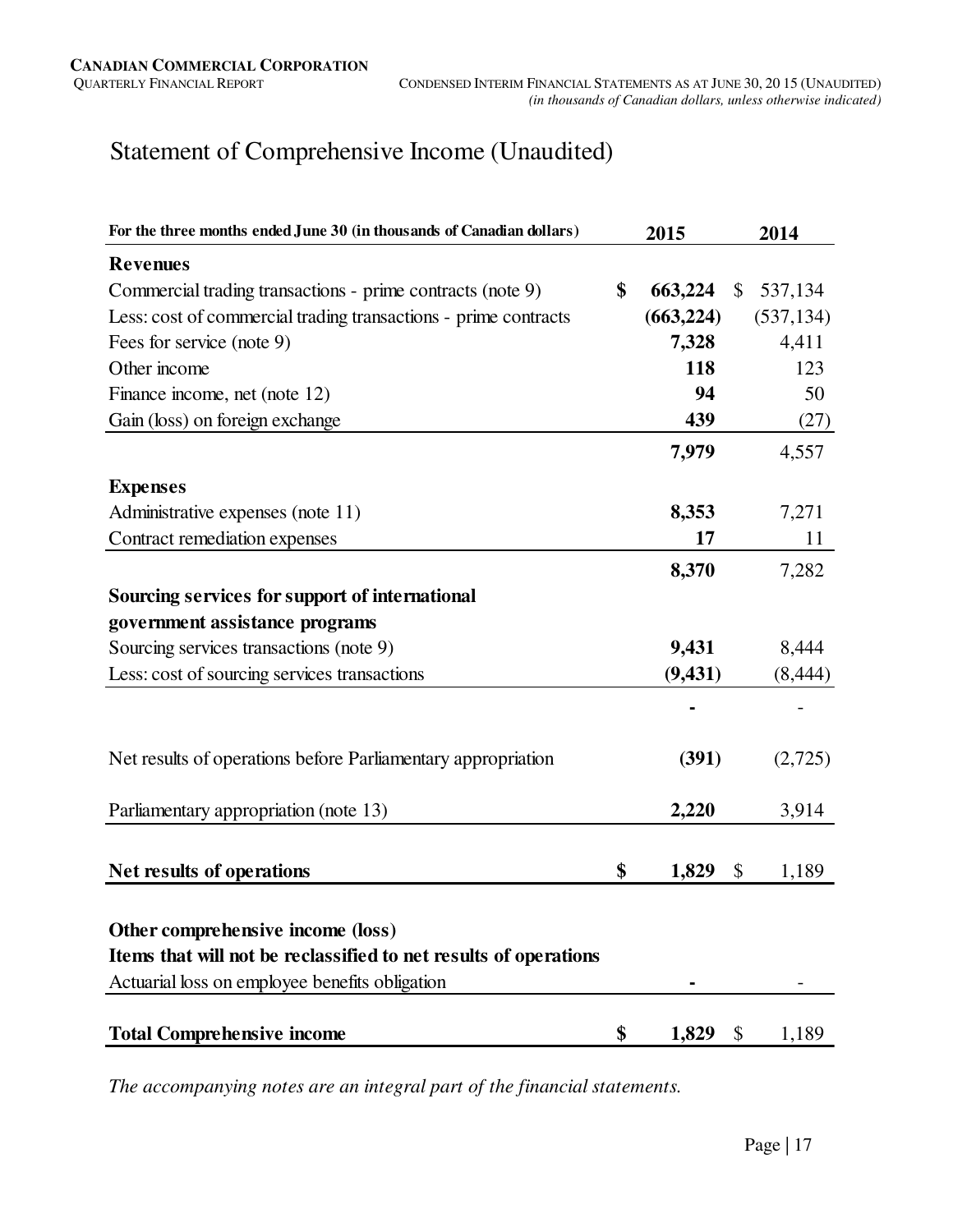# Statement of Changes in Equity (Unaudited)

| For the three months ended June 30, 2015<br>(in thousands of Canadian dollars) | <b>Contributed</b><br><b>Surplus</b> |    | <b>Retained</b><br><b>Earnings</b> | <b>Total</b> |        |  |
|--------------------------------------------------------------------------------|--------------------------------------|----|------------------------------------|--------------|--------|--|
| <b>Balance March 31, 2015</b>                                                  | \$<br>10,000                         | \$ | 10,701                             |              | 20,701 |  |
| Net results of operations                                                      | $\blacksquare$                       |    | 1,829                              |              | 1,829  |  |
| Balance June 30, 2015                                                          | \$<br>10,000                         | S  | 12,530                             |              | 22,530 |  |

| For the three months ended June 30, 2014<br>(in thousands of Canadian dollars) | <b>Contributed</b><br><b>Surplus</b> |    | <b>Retained</b><br><b>Earnings</b> | <b>Total</b> |        |  |
|--------------------------------------------------------------------------------|--------------------------------------|----|------------------------------------|--------------|--------|--|
| <b>Balance March 31, 2014</b>                                                  | \$<br>10.000                         | -S | 2,509                              |              | 12,509 |  |
| Net results of operations                                                      |                                      |    | 1.189                              |              | 1,189  |  |
| Balance June 30, 2014                                                          | \$<br>10,000                         |    | 3.698                              |              | 13,698 |  |

*The accompanying notes are an integral part of the financial statements.*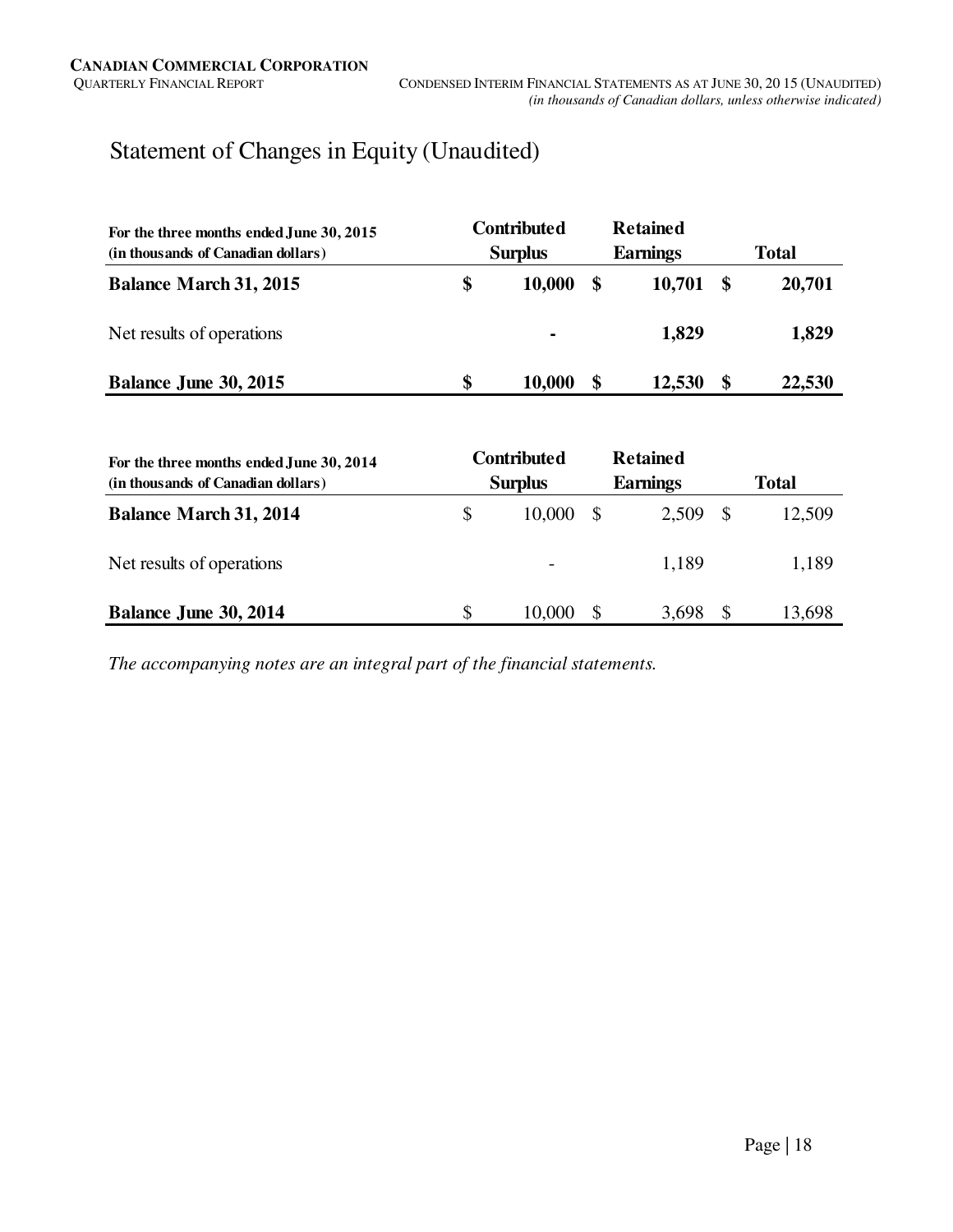# Statement of Cash Flows (Unaudited)

| For the three months ended June 30 (in thousands of Canadian dollars) | 2015                           | 2014       |  |  |
|-----------------------------------------------------------------------|--------------------------------|------------|--|--|
| Cash flows from operating activities                                  |                                |            |  |  |
| Receipts from foreign customers                                       | \$<br>350,952<br>$\mathcal{S}$ | 291,313    |  |  |
| Finance income, net                                                   | 94                             | 50         |  |  |
| Fees for service and other income received                            | 7,447                          | 4,534      |  |  |
| Payments to Canadian exporters                                        | (329,750)                      | (270, 394) |  |  |
| Administrative payments                                               | (8,196)                        | (7,179)    |  |  |
| Parliamentary appropriation                                           | 2,220                          | 3,914      |  |  |
| Cash provided by operating activities                                 | 22,767                         | 22,238     |  |  |
| Effect of exchange rate changes on cash and cash equivalents          | 439                            | (27)       |  |  |
| Increase in cash and cash equivalents                                 | 23,206                         | 22,211     |  |  |
| Cash and cash equivalents at the beginning of period                  | 64,614                         | 89,538     |  |  |
| Cash and cash equivalents at the end of period                        | \$<br>87,820<br>$\mathcal{S}$  | 111,749    |  |  |

*The accompanying notes are an integral part of the financial statements.*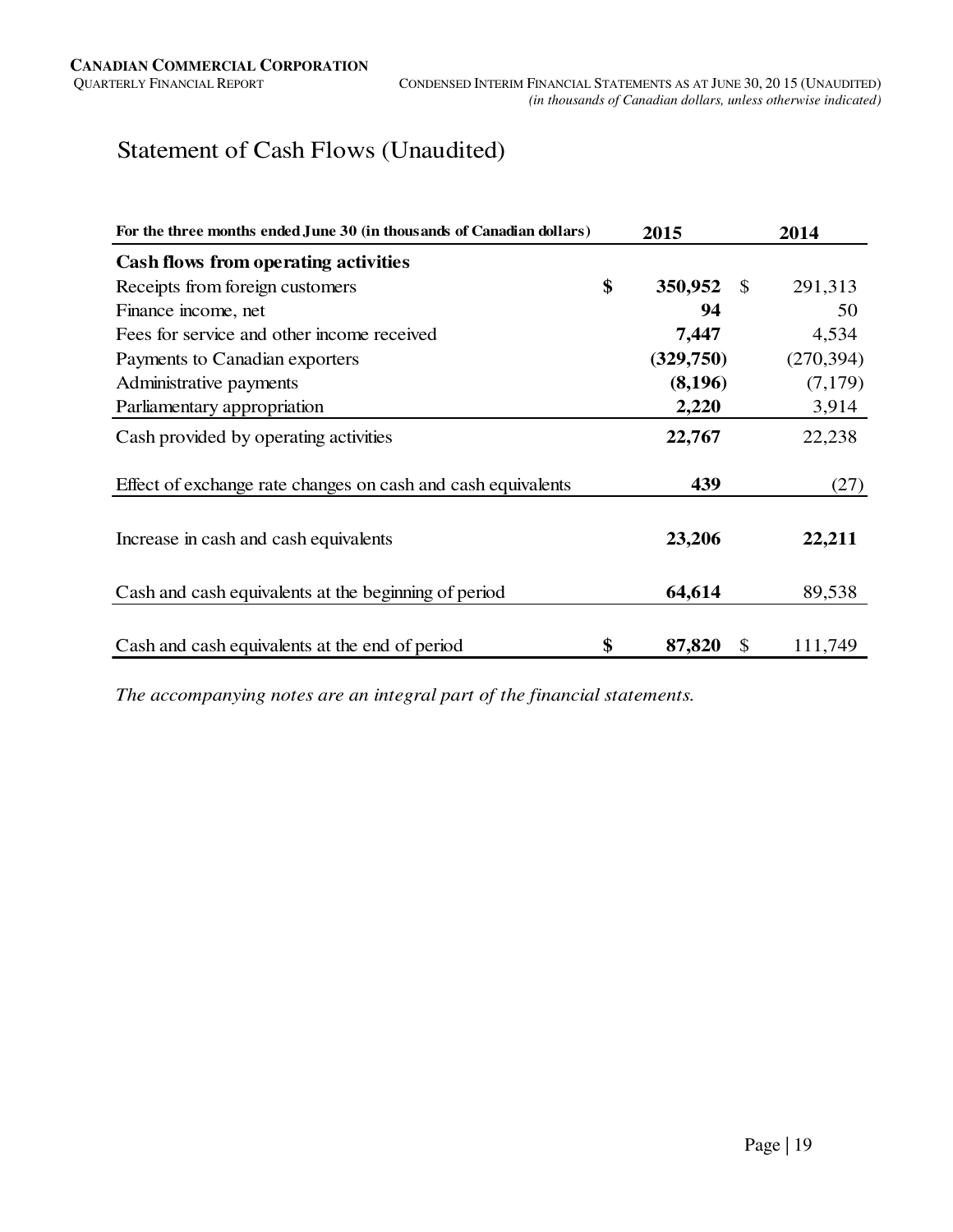# **Notes to Financial Statements**

# **June 30, 2015**

#### **1. Nature, organization and funding**

The Canadian Commercial Corporation (the "Corporation") was established in 1946 by the *Canadian Commercial Corporation Act* (the "Act"), is wholly owned by the Government of Canada and an agent Crown corporation listed in Part I of Schedule III of the *Financial Administration Act*. The Corporation is domiciled in Canada with a head office located at 50 O'Connor Street, Ottawa, Ontario. The Corporation operates primarily in Canada with representation in Asia and the Caribbean.

The Corporation acts as the prime contracting agency when foreign governments, international organizations, or foreign private sector buyers wish to purchase products and services from Canada through the Canadian Government. The Corporation enters into contracts with these foreign customers and into corresponding supply contracts with Canadian exporters. Additionally, the Corporation enters into sourcing services agreements to procure goods and services for international end use on behalf of Canadian and foreign governments.

The Corporation's operations are funded primarily by a parliamentary appropriation, and fees for service.

In September 2008, the Corporation, together with a number of other Crown corporations, was issued a directive (P.C. 2008-1598) pursuant to Section 89 of the *Financial Administration Act*, entitled *Order giving a direction to parent Crown corporations involved in commercial lending to give due consideration to the personal integrity of those they lend to or provide benefits to in accordance with Government's policy to improve the accountability and integrity of federal institutions*. The Corporation implemented the directive effective January 1, 2010.

The Corporation is not subject to the provisions of the *Income Tax Act*.

# **2. Basis of preparation**

# *Compliance with International Financial Reporting Standards (IFRS)*

These condensed interim financial statements have been prepared in accordance with the Treasury Board of Canada *Standard on Quarterly Financial Reports for Crown Corporations* using the International Financial Reporting Standards ("IFRS") accounting policies adopted in the Corporation's audited annual financial statements as at and for the year ended March 31, 2015. These condensed interim financial statements do not include all of the information required for full annual financial statements and should be read in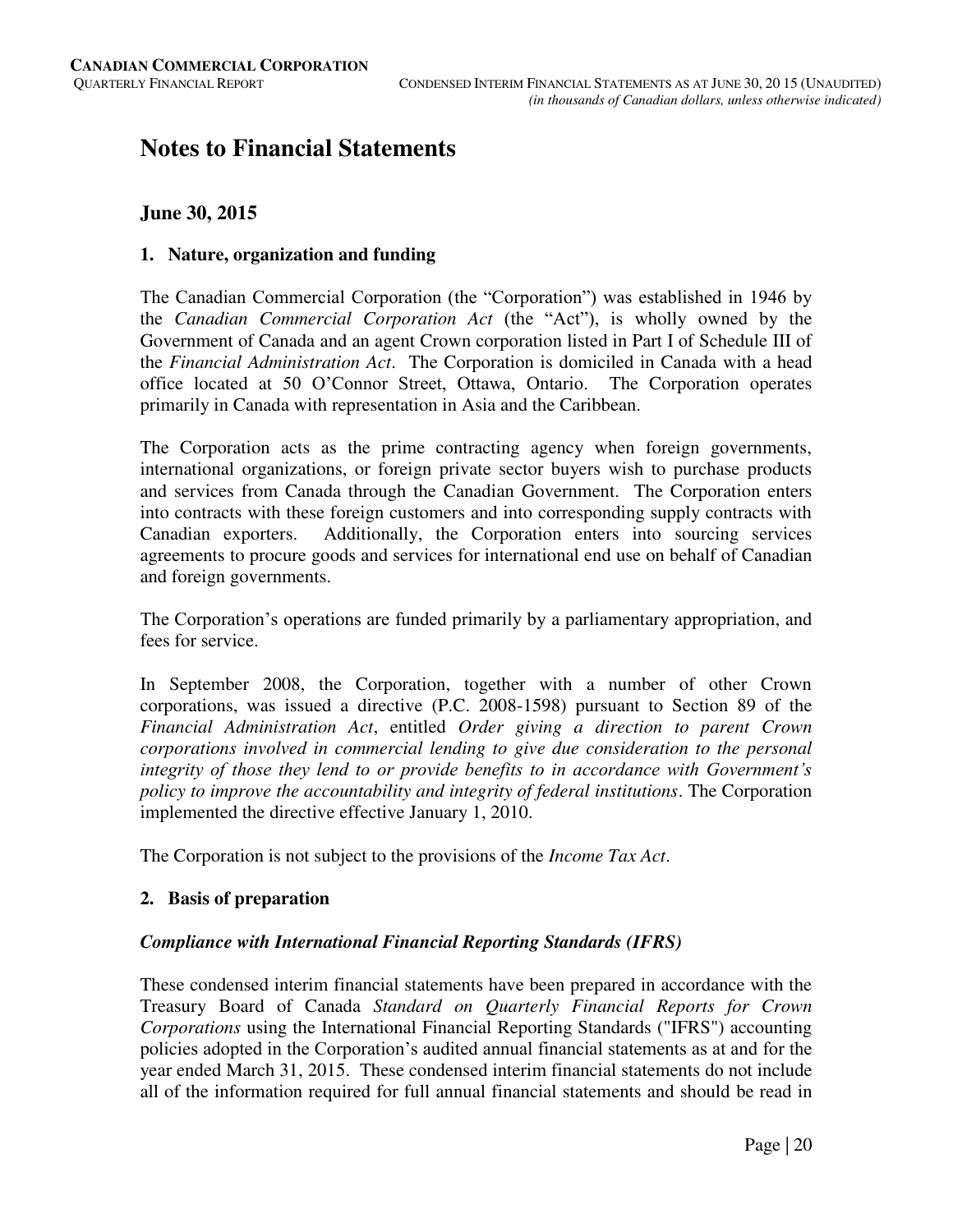conjunction with the Corporation's annual report and audited financial statements for the year ended March 31, 2015.

#### *Basis of measurement*

The financial statements have been prepared on the historical cost basis except for, as permitted by IFRS and to the extent material, the following items in the Statement of Financial Position:

- derivative financial instruments are measured at fair value
- financial instruments are measured at fair value through profit or loss
- accrued employee benefit liabilities for post-employment benefit plans are recognized at the present value of the defined benefit obligations

#### *Use of estimates and judgments*

The preparation of financial statements in accordance with IFRS requires management to make judgments, estimates and assumptions that affect the application of accounting policies and the reported amounts of assets and liabilities and the disclosure of contingent assets and liabilities at the date of the financial statements and the reported amounts of revenues and expenses during the year. Actual results could differ significantly from estimates resulting in significant differences in the related financial statement balances.

Estimates and underlying assumptions are reviewed on an ongoing basis and in detail as at the date of the financial statements. Any changes in estimates are reflected in the financial statements in the period in which they become known and in any future periods affected. Management has used estimates in determining the useful lives of property and equipment, in accounting for the employee benefits liabilities, the provisions and contingent liabilities, lease commitments and contingencies and used judgment in determining whether a provision for contract remediation expenses should be recognized or disclosed.

Information about areas where management has exercised judgment and made significant use of estimates and assumptions are included in the following notes:

Note  $6$  – employee benefits Note  $14$  – guarantees

# *Functional and presentation currency*

The Corporation's functional and presentation currency is the Canadian dollar.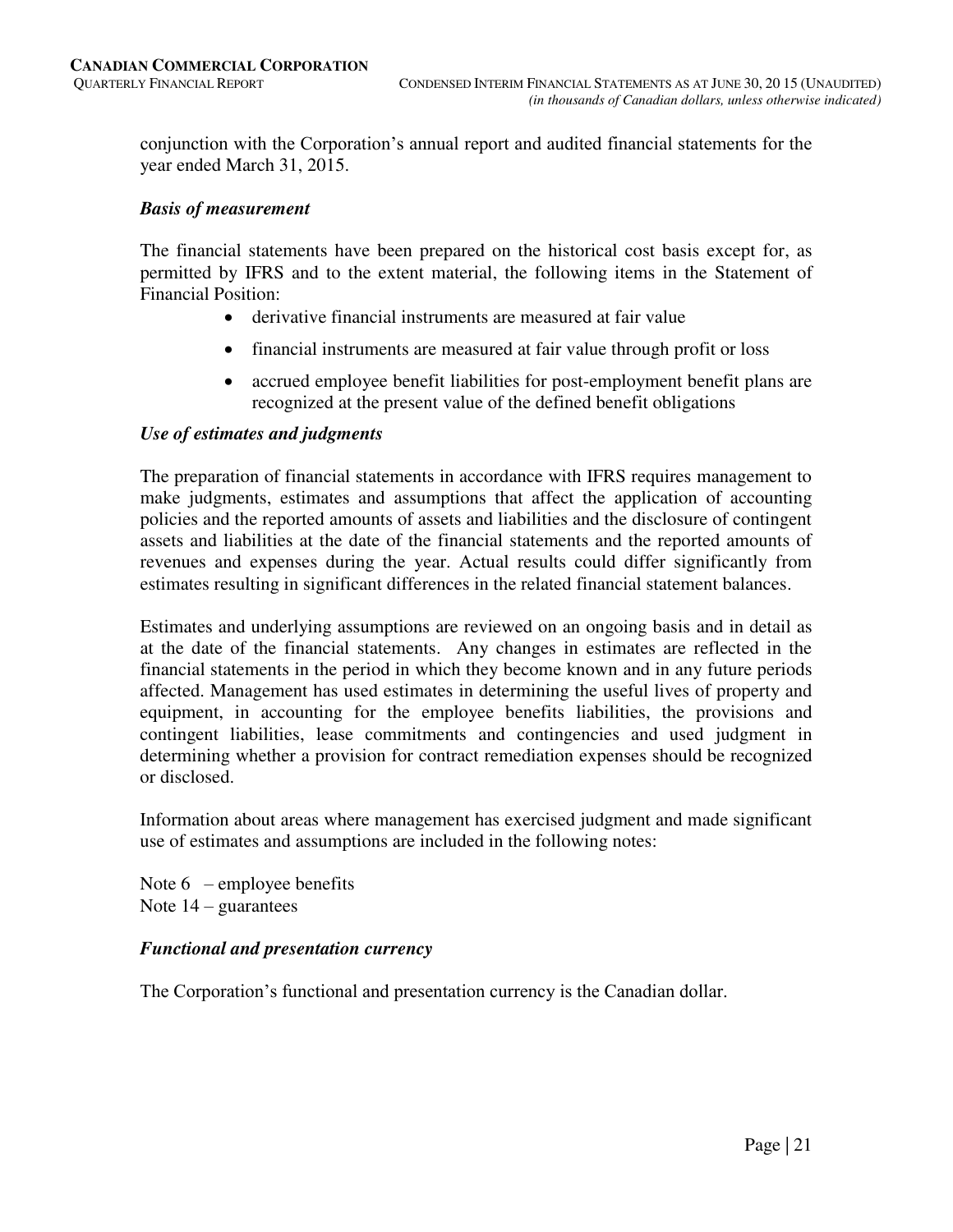# **3. Significant accounting policies**

The accounting policies applied in the preparation of these condensed interim financial statements are consistent with those disclosed in the Corporation's audited annual financial statements for the year ended March 31, 2015.

#### **4. Cash and cash equivalents**

Cash and cash equivalents included:

|                    | June 30, 2015 |                   |          | <b>March 31, 2015</b> |         |          |  |
|--------------------|---------------|-------------------|----------|-----------------------|---------|----------|--|
|                    | Original      |                   | Canadian | Original              |         | Canadian |  |
|                    | currency      | dollars           |          | currency              | dollars |          |  |
| Canadian dollars   | 43,834        | $\boldsymbol{\$}$ | 43,834   | 45,514                | - \$    | 45,514   |  |
| U.S. dollars       | 33,734        |                   | 42,134   | 14,859                |         | 18,821   |  |
| Australian dollars | 630           |                   | 1,236    |                       |         |          |  |
| Chinese renminbi   | 3,060         |                   | 616      | 1,363                 |         | 279      |  |
|                    |               | \$                | 87,820   |                       | \$      | 64,614   |  |

The Corporation invests in short-term deposits in Canadian banks. At June 30, 2015, the average term to maturity of short-term deposits was two days (March 31, 2015 - one day) and the portfolio yield to maturity was 0.10% as at June 30, 2015 (March 31, 2015 -  $0.10\%$ ).

Of the cash and cash equivalents, \$39,108 (March 31, 2015 - \$45,945) represents advances and holdbacks received from foreign customers which will be remitted to Canadian exporters at later dates in accordance with contracts. Advances from foreign customers also include overpayments from customers due to temporary timing differences in their liquidation methods and accounting for work performed. Where contracted, these funds may accrue interest to the credit of the Canadian exporter or foreign customer.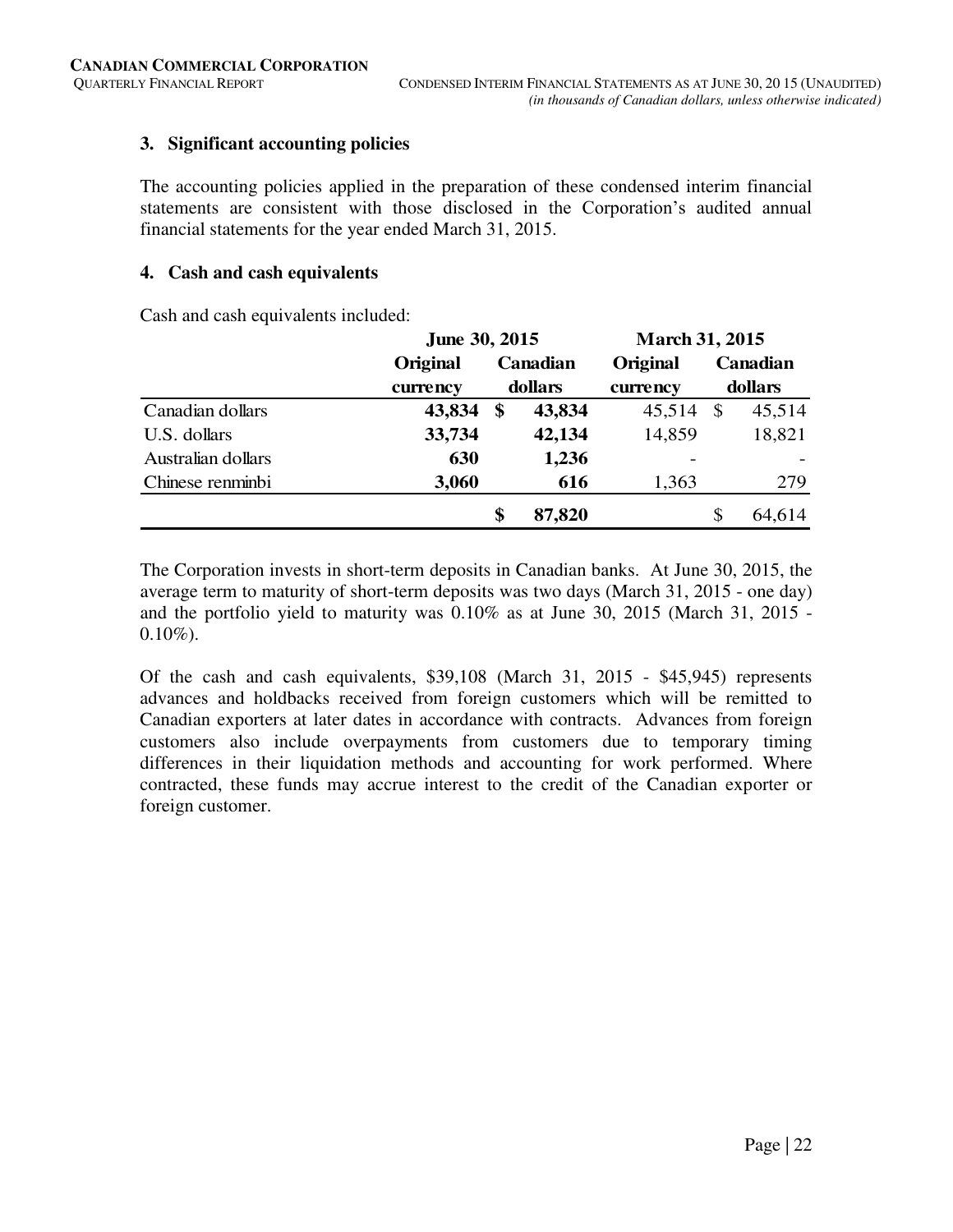# **5. Trade receivables and trade payables and accrued liabilities**

Trade receivables are based on normal trade terms and are generally non-interest bearing. The currency profile of the Corporation's trade receivables was as follows:

|                  | June 30, 2015  |          | <b>March 31, 2015</b> |          |         |          |  |
|------------------|----------------|----------|-----------------------|----------|---------|----------|--|
|                  | Original       | Canadian |                       | Original |         | Canadian |  |
|                  | currency       |          | dollars               | currency | dollars |          |  |
| U.S. dollars     | 51,561         | \$       | 64,398                | 79.647   | \$      | 100,881  |  |
| Canadian dollars | 61,087         |          | 61,087                | 66,395   |         | 66,395   |  |
| Chinese renminbi | $\blacksquare$ |          | ۰                     | 575      |         | 117      |  |
|                  |                |          | 125,485               |          |         | 167,393  |  |

Trade payables and accrued liabilities are due on normal trade terms. The currency profile of the Corporation's trade payables and accrued liabilities was as follows:

|                    | June 30, 2015 |         | <b>March 31, 2015</b> |          |         |          |
|--------------------|---------------|---------|-----------------------|----------|---------|----------|
|                    | Original      |         | Canadian              | Original |         | Canadian |
|                    | currency      | dollars |                       | currency | dollars |          |
| U.S. dollars       | 68,423        | \$      | 85,461                | 79,085   | \$      | 100,130  |
| Canadian dollars   | 70,703        |         | 70,703                | 71,337   |         | 71,337   |
| Australian dollars | 630           |         | 1,236                 | ٠        |         |          |
| Chinese renminbi   | 75            |         | 15                    | 345      |         | 70       |
|                    |               |         | 157,415               |          |         | 171,537  |

Credit, market and liquidity risks relating to trade receivables and to trade payables and accrued liabilities are disclosed in Note 9.

# **6. Employee benefits**

The Corporation provides non-vested sick leave benefits to its employees, as provided for under labour contracts and conditions of employment. Certain employees are entitled to severance benefits based on years of service and final salary. These benefit plans are unfunded and thus have no assets, resulting in a plan deficit equal to the accrued benefit obligation.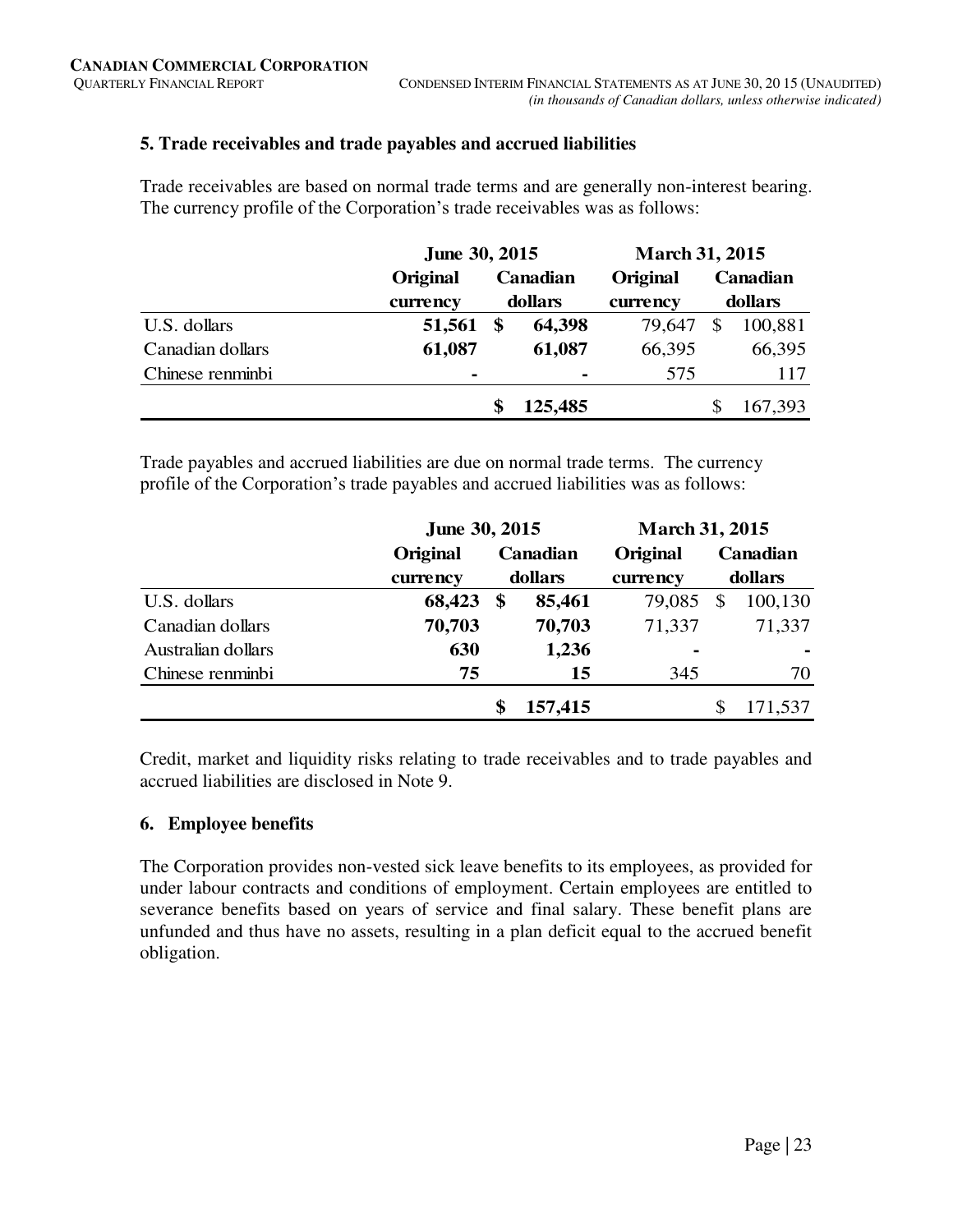The sick leave and severance employee benefits have a current and non-current portion and are presented on the Statement of Financial Position as follows:

|                                                          | June 30, 2015 |  |                  |  |       |    | <b>March 31, 2015</b> |  |                                      |  |              |
|----------------------------------------------------------|---------------|--|------------------|--|-------|----|-----------------------|--|--------------------------------------|--|--------------|
|                                                          | <b>Sick</b>   |  | Total            |  |       |    |                       |  |                                      |  | <b>Total</b> |
|                                                          | Leave         |  | <b>Severance</b> |  |       |    |                       |  | <b>Benefits Sick Leave Severance</b> |  | Benefits     |
| Total employee benefits \$1,396 \$674 \$2,070 \$1,384 \$ |               |  |                  |  |       |    |                       |  | 673 \$                               |  | 2.057        |
| Less: current portion                                    | (113)         |  | (107)            |  | (220) |    | (112)                 |  | (107)                                |  | (219)        |
| Non-current portion                                      | 1.283 \$      |  | 567 \$           |  | 1,850 | \$ | 1,272 \$              |  | 566                                  |  | 1.838        |

The Corporation eliminated the accrual of its employee severance benefits upon resignation or retirement and consequently, employees no longer accrue severance benefits.

Information about the sick leave long-term benefit plan and severance post-employment defined benefit plan, as at March 31 is as follows:

|                                           | <b>Sick leave benefits</b> | <b>Severance benefits</b> |      |          |    |         |
|-------------------------------------------|----------------------------|---------------------------|------|----------|----|---------|
|                                           | 2015                       | 2014                      | 2015 |          |    | 2014    |
| <b>Accrued benefit obligation</b>         |                            |                           |      |          |    |         |
| Balance at beginning of year              | \$1,350                    | \$1,083                   | \$   | 659      |    | \$2,329 |
| Current service cost                      | 138                        | 119                       |      | 11       |    | 11      |
| Interest cost                             | 59                         | 40                        |      | 22       |    | 48      |
| Benefits paid                             | (111)                      | (179)                     |      | (118)    |    | (1,821) |
| <b>Actuarial</b> loss                     | (52)                       | 288                       |      | 99       |    | 92      |
| Total accrued benefits at end of year     | \$1,384                    | \$1,350                   | \$   | 673      | \$ | 659     |
|                                           |                            |                           |      |          |    |         |
| <b>Economic assumptions</b>               |                            |                           |      |          |    |         |
| Accrued benefit obligation as of March 31 |                            |                           |      |          |    |         |
| Discount rate                             | $3.24\%$                   | 4.34%                     |      | $2.49\%$ |    | 3.76%   |
| Rate of economic salary increase          | $1.00\%$                   | 2.00%                     |      | $1.00\%$ |    | 2.00%   |
| Benefit costs for year ended March 31     |                            |                           |      |          |    |         |
| Discount rate                             | $4.34\%$                   | 3.76%                     |      | $3.76\%$ |    | 3.40%   |
| Rate of economic salary increase          | $2.00\%$                   | 2.00%                     |      | $2.00\%$ |    | 2.00%   |

Demographic assumptions including seniority and promotional salary increases, withdrawal rates, rates of retirement, pensionable disability, mortality and longevity improvement factors, taken from the actuarial report on the pension plan for the Public Service of Canada, are also considered in the actuarial valuation of accrued employee sick leave benefits. The underlying assumptions adopted in measuring the Corporation's sick leave and severance benefits are reviewed annually by management and have been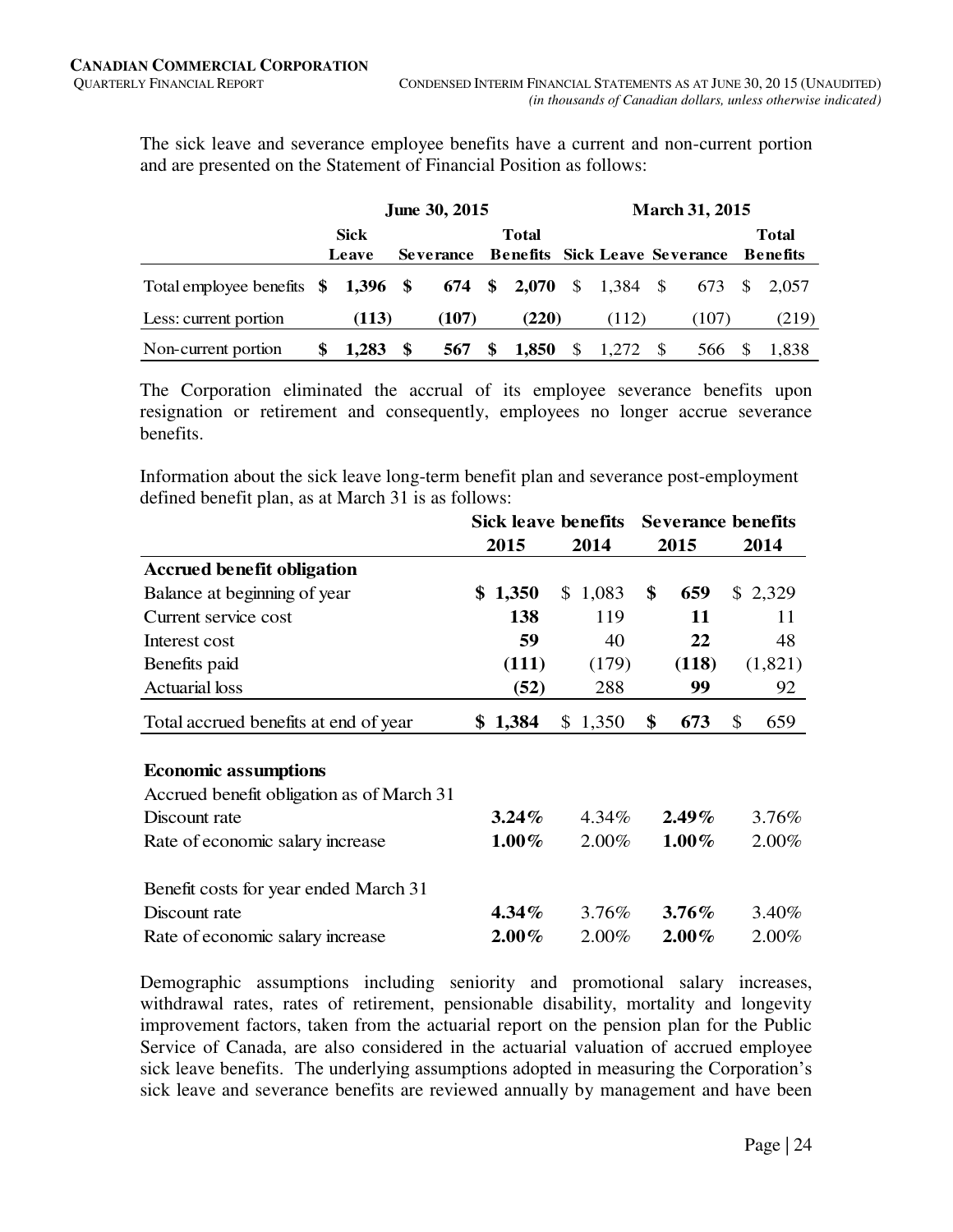consistently applied. Changes in these assumptions can have a significant impact on the related financial statement balances.

Included in administrative expenses as workforce compensation and related expenses for the three months ended June 30, 2015 was a charge of \$13 (June 30, 2014 – \$50) for sick leave benefits.

# **7. Capital management**

The Corporation's objective with respect to capital is to preserve and strengthen its capital base through prudent risk management. This, coupled with the implementation of strategies to optimize operating surpluses ensures that capital is available to facilitate investments in people and processes and to mitigate any potential losses related to operational, performance and credit risk.

Key strategies used by the Corporation to manage its capital base include: minimizing contract remediation expenses; balancing smart growth with operating expenses; minimizing foreign exchange exposure; optimizing interest income. The Corporation may be required to return to the Government of Canada any part of capital deemed to be in excess of the amount required for the purposes for which the Corporation was constituted.

The Corporation's breakdown of supply of capital is as follows:

|                     | <b>June 30,</b> |        |  | March 31, |
|---------------------|-----------------|--------|--|-----------|
|                     |                 | 2015   |  |           |
| Contributed surplus | \$              | 10,000 |  | 10,000    |
| Retained earnings   |                 | 12,530 |  | 10,701    |
|                     | \$              | 22,530 |  | 20,701    |

#### **8. Commercial trading transactions, fees for service, other income and sourcing services transactions**

The Corporation facilitates sales of Canadian goods to foreign customers including governments, international agencies and other buyers and receives revenues from commercial trading transactions related to prime contracts, fees for service and other income. The Corporation also engages in transactions related to sourcing services for support of international programs.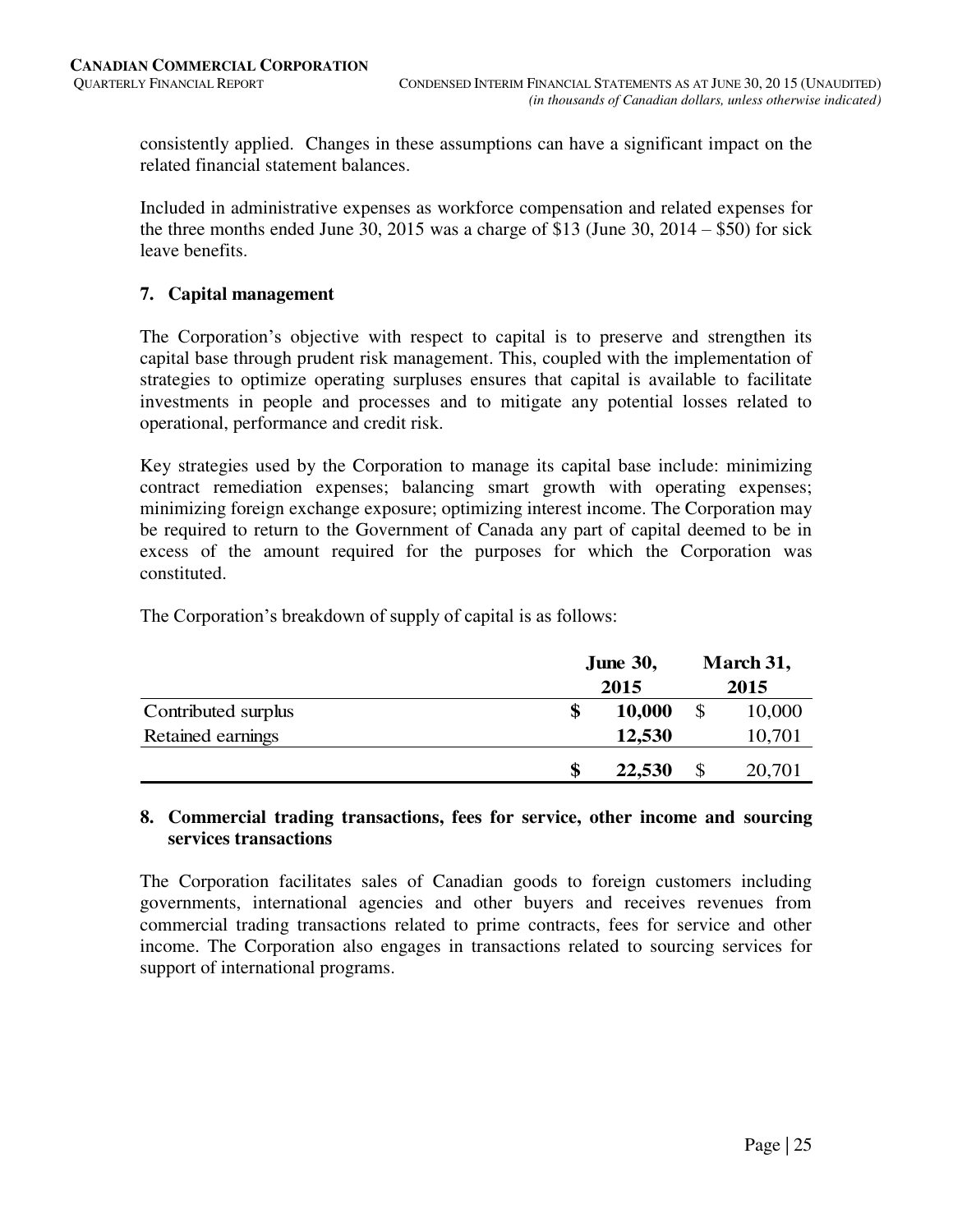|                      |               | 2015<br>Sourcing<br>services |               | 2014<br><b>Sourcing</b><br>services |           |               |              |    |              |
|----------------------|---------------|------------------------------|---------------|-------------------------------------|-----------|---------------|--------------|----|--------------|
|                      | Revenues*     | transactions                 | <b>Total</b>  |                                     | Revenues* |               | transactions |    | <b>Total</b> |
| Asia                 | \$<br>421,370 | \$<br>491                    | \$<br>421,861 | \$.                                 | 319,154   | <sup>\$</sup> | 1,231        | \$ | 320,385      |
| <b>United States</b> | 134,108       | ۰                            | 134,108       |                                     | 130,480   |               |              |    | 130,480      |
| Central America      |               |                              |               |                                     |           |               |              |    |              |
| & Caribbean          | 88,165        |                              | 88,165        |                                     | 66,999    |               | 1,214        |    | 68,213       |
| South America        | 21,844        | ۰                            | 21,844        |                                     | 24,591    |               |              |    | 24,591       |
| Europe               | 618           | 8,220                        | 8,838         |                                     | 64        |               | 3,210        |    | 3,274        |
| Africa               | 3.985         | 496                          | 4.481         |                                     | 16        |               | 1.976        |    | 1,992        |
| Canada               | 345           | 224                          | 569           |                                     | 339       |               | 813          |    | 1,152        |
| Other                | 235           | ۰                            | 235           |                                     | 25        |               |              |    | 25           |
|                      | \$<br>670,670 | \$<br>9.431                  | \$<br>680.101 | S.                                  | 541,668   | <sup>\$</sup> | 8.444        | \$ | 550.112      |

For the three months ended June 30, the profile by geographic region is as follows:

\* Revenues include revenue related to Commercial Trading Transactions, Fees for Service and Other Income.

Revenues for the three months ended June 30, 2015 include \$329,960 (June 30, 2014 – \$318,730) of accrued unbilled revenues. Value of contracts signed is distinct from revenues. During the three months ended June 30, 2015, the value of contracts and amendments which were signed and became effective amounted to \$260.8 million (June 30, 2014 - \$353.5 million).

#### **9. Risk management and financial instruments**

The Corporation is exposed to credit risk, market risk and liquidity risk as a result of holding financial instruments. The Board of Directors has responsibility for the oversight of the Corporation's risk management framework and the review, approval and monitoring the Corporation's risk management policies including the development of an Enterprise Risk Management program which involves establishing corporate risk tolerance, identifying and measuring the impact of various risks and developing risk management action plans to mitigate risks that exceed corporate risk tolerance.

The Audit Committee of the Board of Directors provides oversight of management's compliance with the Corporation's risk management policies and procedures, and periodically reviews the adequacy of the risk management framework in relation to the risk exposure of the Corporation. The Audit Committee is assisted in its oversight role by the Internal Audit function of the Corporation. Internal audits of the Corporation are performed as both regular and ad hoc reviews of risk management controls and procedures, the results of which are reported to the Audit Committee.

The following is a description of risks associated with financial instruments and how the Corporation manages its risk exposure: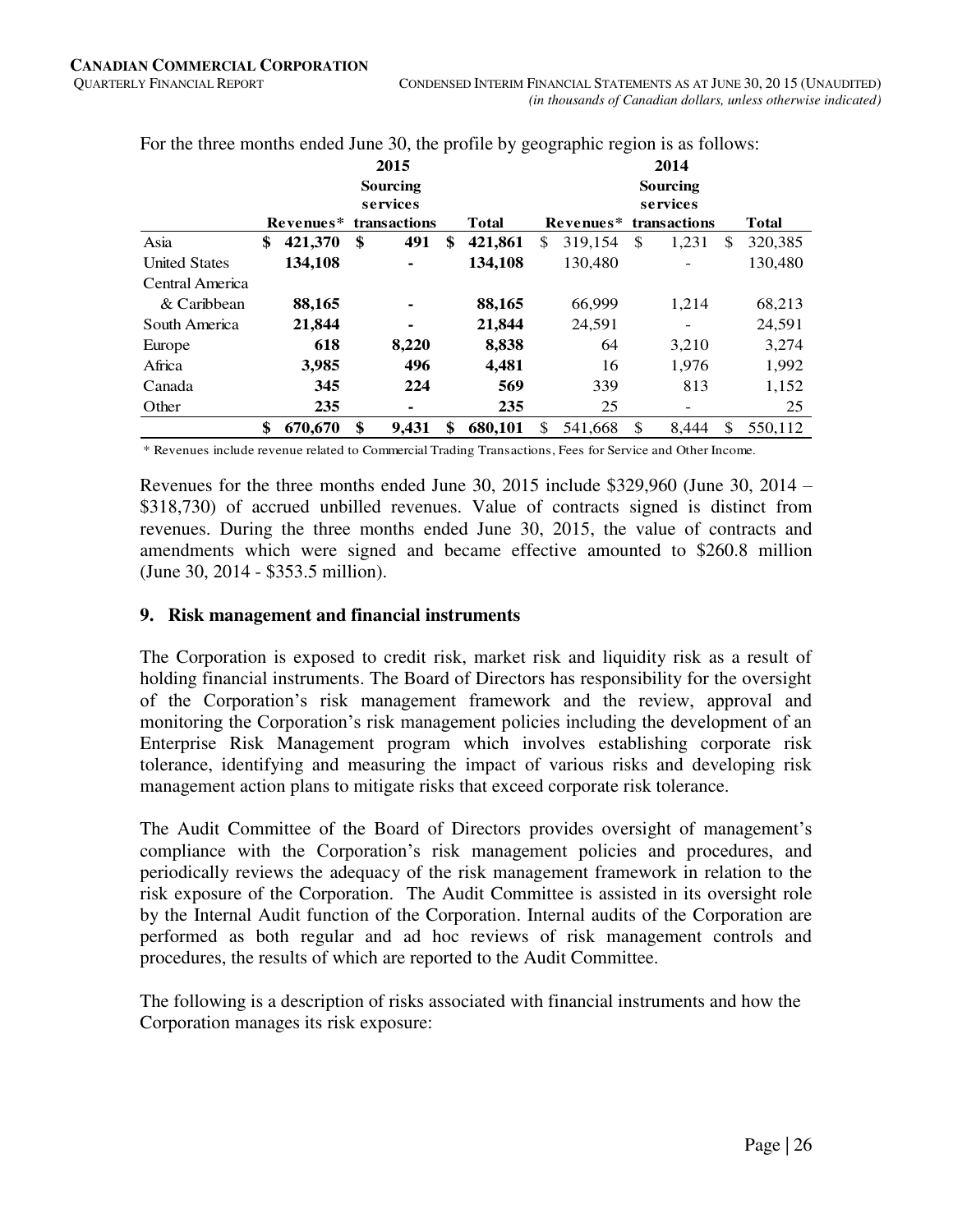# **(a) Credit risk**

Credit risk is the risk that one party to a financial instrument will cause a financial loss for the other party by failing to discharge an obligation and arises principally from the Corporation's cash and cash equivalents and trade receivables from customers. The carrying amount of financial assets recorded in the financial statements represents the maximum exposure to credit risk.

#### *Cash and cash equivalents*

The Corporation invests surplus funds to earn investment income with the objective of maintaining safety of principal and providing adequate liquidity to meet cash flow requirements. The Corporation's exposure to credit risk from investing cash and cash equivalents is minimized through compliance with the Corporation's Board of Directors approved investment policy which includes approved investment instruments and portfolio limits. The Corporation invests cash and cash equivalents in highly liquid temporary deposits with a Canadian chartered bank. Investments must maintain credit ratings at or above thresholds identified from at least two of the agencies listed below:

Moody's rating of P1 Standard and Poor's (S&P) rating of A1 Dominion Bond Rating Service (DBRS) rating of R1 (low)

# *Trade receivables*

The Corporation's exposure to credit risk associated with trade receivables are influenced mainly by the demographics of the Corporation's customer base. The Corporation generally manages foreign customer credit risk by extending open account terms to parties with a Moody's credit rating of at least AAA, and seeks security where the rating falls below this threshold. During the three months ended June 30, 2015, 32% (March 31, 2015 - 40%) of the Corporation's trade receivables were from AAA credit rated customers.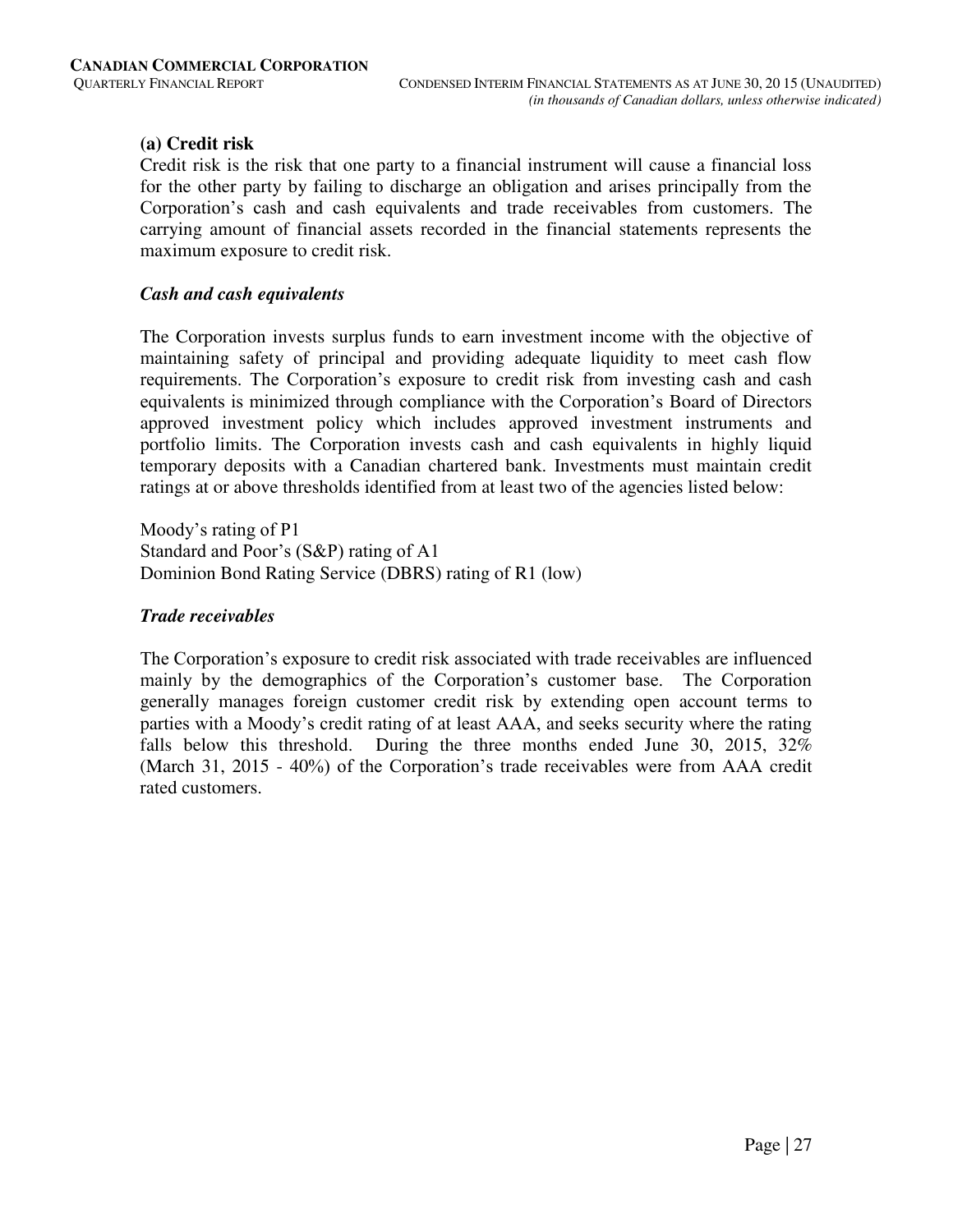The maximum exposure to credit risk for trade receivables by geographic region was as follows:

|                               | <b>June 30,</b> |         | March 31,     |         |
|-------------------------------|-----------------|---------|---------------|---------|
|                               | 2015            |         |               |         |
| Central America and Caribbean | \$              | 52,711  | $\mathcal{S}$ | 54,734  |
| <b>United States</b>          |                 | 33,392  |               | 59,366  |
| Asia                          |                 | 25,656  |               | 34,122  |
| Canada                        |                 | 6,057   |               | 3,401   |
| South America                 |                 | 3,216   |               | 10,924  |
| Europe                        |                 | 401     |               | 862     |
| Other                         |                 |         |               | 3,984   |
|                               | \$              | 125,485 | \$            | 167,393 |

Trade receivables are based on normal international trade terms and are generally noninterest bearing. The maturity profile of the Corporation's trade receivables was as follows:

|               | <b>June 30,</b> | March 31,          |
|---------------|-----------------|--------------------|
|               | 2015            | 2015               |
| $\leq 1$ year |                 | 125,485 \$ 167,393 |
|               |                 | 125,485 \$ 167,393 |

Trade receivables are considered past due when the payor has failed to make the payment by the contractual due date. The aging profile of the Corporation's past due trade receivables was as follows:

|                              | <b>June 30,</b> |      | March 31, |  |
|------------------------------|-----------------|------|-----------|--|
|                              | 2015            | 2015 |           |  |
| $\leq 30$ days               | \$<br>646       | -\$  | 567       |  |
| $>$ 30 days and $<$ 180 days | 1,913           |      | 19,857    |  |
| $> 180$ days                 | 2,244           |      | 2,330     |  |
|                              | \$<br>4,803     | \$   | 22,754    |  |

# *Advances and progress payments to Canadian exporters*

Credit risk exposure related to advances and progress payments to Canadian exporters is mitigated by the back to back nature of the Corporation's contractual obligations and supplemented by collateral held.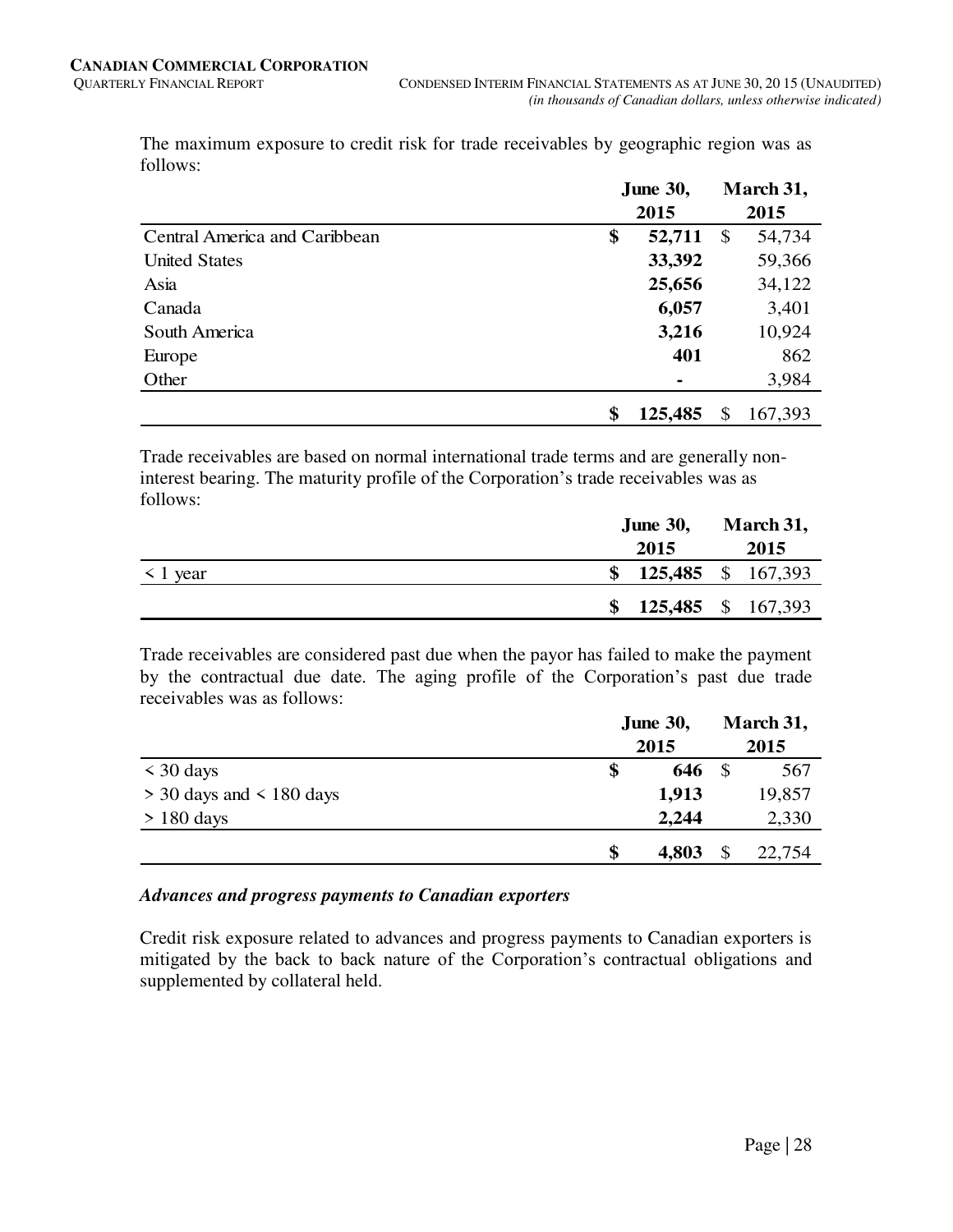# *Collateral*

With respect to managing credit risk related to its outstanding contractual obligations, the Corporation has contractual recourse that consists, in all material respects, of corresponding contractual obligations against Canadian exporters in the same amount. In addition, in order to further mitigate its overall credit risk exposure, depending upon the results of its due diligence, the Corporation may supplement this recourse by requiring commercial securities including holdbacks, bank guarantees, surety bonds, parent guarantees, insurance assignments, property liens, personal guarantees and shareholder cash held in trust with the Corporation.

The profile of the Corporation's total collateral held with respect to its contractual obligations in the unlikely event of contractual non-performance by Canadian companies was as follows:

|                   | <b>June 30,</b> |            |               | March 31,    |
|-------------------|-----------------|------------|---------------|--------------|
|                   |                 | 2015       |               | 2015         |
| Holdbacks         | \$              | 7,613      | $\mathcal{S}$ | 7,720        |
| Bank guarantees   | \$              | 27,600     | S             | 33,730       |
| Surety bonds      | \$              | 103,342    | <b>S</b>      | 104,798      |
| Parent guarantees | \$              | 16,929,965 | \$            | 17, 172, 356 |
| Other             | \$              | 3,306      |               | 4,570        |

The above amounts approximate the fair values of collateral held.

# **(b) Market risk**

Market risk is the risk that the fair value or future cash flows of a financial instrument will fluctuate because of changes in market rates. Market risk comprises three types of risk: currency risk, interest rate risk and other price risk. The Corporation is not exposed to significant other price risk. The Corporation has no significant derivatives or embedded derivatives that require recognition as an asset or liability on the Statement of Financial Position.

# **i) Currency risk**

Currency risk is the risk that the fair value or future cash flows of a financial instrument will fluctuate because of changes in foreign exchange rates. To address foreign exchange risks, contracts with foreign customers and corresponding contracts with Canadian exporters are generally transacted in the same currency. In some cases where payment between parties is made in a different currency the Corporation may enter into forward contracts. The Corporation uses these strategies to effectively transfer the currency risk to the Canadian exporter resulting in minimal net exposure.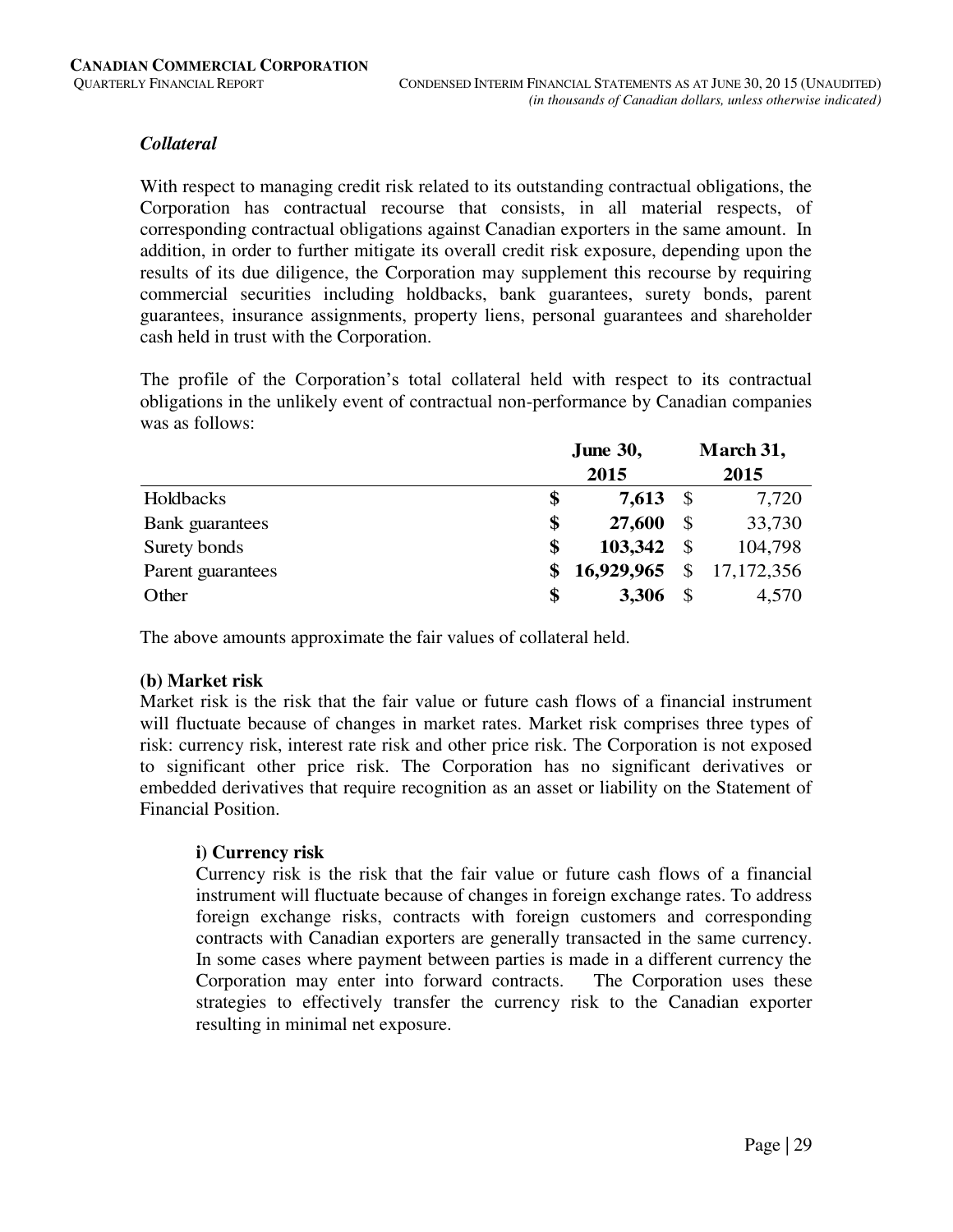# **ii) Interest rate risk**

Interest rate risk is the risk that the fair value or future cash flows of a financial instrument will fluctuate because of changes in market interest rates. The Corporation's exposure to fair-value interest rate risk arises from investing cash and cash equivalents. The risks associated with fluctuations in interest rates are minimized by investing in highly liquid temporary deposits with a Canadian chartered bank.

As directed by the Minister of International Trade, during the year ended March 31, 2014, the Corporation developed an approach to transfer its Cuba trade financing activities to a related Crown Corporation which eliminates related risks to the Corporation while continuing to ensure support to the Canadian exporters.

 Under a specific series of financing contracts, included in trade payables and accrued liabilities, the Corporation owed \$50,110 as at June 30, 2015 (March 31, 2015 - \$51,962) which bears interest at the cost of funds plus  $0.25\%$  (March 31, 2015 – 0.25%).

#### **c) Liquidity risk**

Liquidity risk is the risk that an entity will encounter difficulty in meeting obligations associated with financial liabilities that are settled by delivering cash or another financial asset.

Liquidity risk related to cash and cash equivalents is minimized through compliance with the Corporation's investment policy whereby cash and cash equivalents are invested in highly liquid temporary deposits with a Canadian chartered bank.

With respect to outstanding contractual obligations to foreign customers, the Corporation has contractual recourse that consists of, in all material respects, back to back contractual obligations against Canadian exporters in the same amount. Under contract terms, payments to exporters usually are not made in advance of receipt of payment from foreign customers. In addition, in order to further mitigate its overall liquidity risk exposure, depending upon the results of its due diligence, the Corporation may supplement this recourse by requiring commercial securities including holdbacks, bank guarantees, surety bonds, parent guarantees, insurance assignments, property liens and shareholder cash held in trust with the Corporation.

The *Canadian Commercial Corporation Act* permits the Corporation to borrow from the Consolidated Revenue Fund or enter into other credit arrangements or indemnities from other sources for an amount not to exceed \$90.00 million.

The Corporation has a revolving credit facility providing access to funds in the amount of \$40.00 million (March 31, 2015 – \$20.00 million) Canadian or its U.S. dollar equivalent. Indebtedness under this agreement is unsecured and this credit facility has no expiry date. As at June 30, 2015, there were no draws on this line of credit (March 31, 2015 – nil).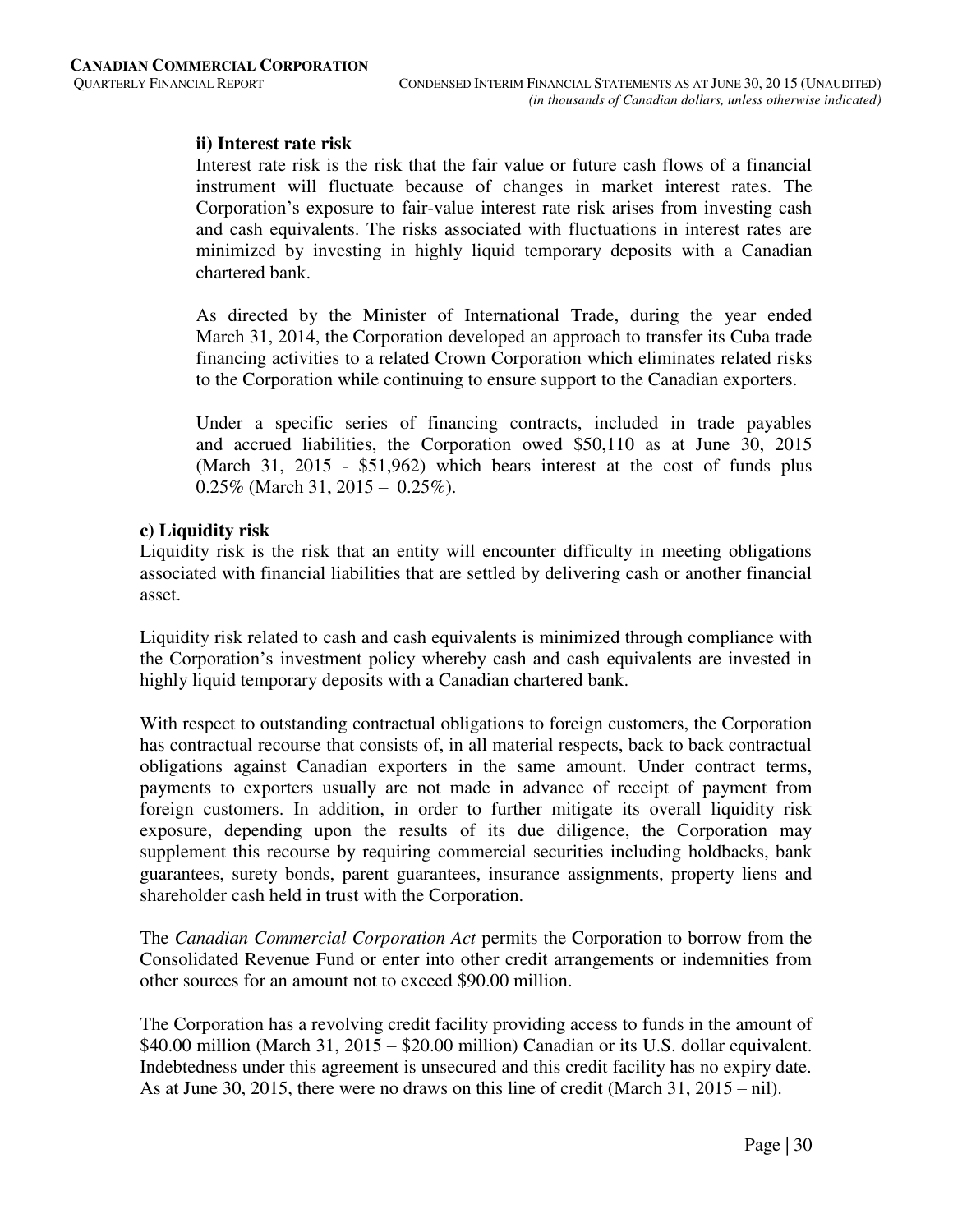In addition, the Corporation enters into credit arrangements up to a maximum of  $$70.00$  million as at June 30, 2015 (March 31, 2015 –  $$70.00$  million) where transactions are fully insured by a related Crown Corporation with a Moody's credit rating of AAA, thereby mitigating all liquidity risk related to the Cuba contracting program. The Corporation incurred an expense of \$439 during the three months ended June 30, 2015 (June 30, 2014 – \$682) related to the Cuba contracting program.

#### *Trade payables and accrued liabilities*

Trade payables are due on normal trade terms. The maturity profile of the Corporation's trade payables was as follows:

|               |     | <b>June 30,</b> | March 31,          |
|---------------|-----|-----------------|--------------------|
|               |     | 2015            | 2015               |
| $\leq 1$ year |     |                 | 157,415 \$ 171,537 |
|               | SS. |                 | 157,415 \$ 171,537 |

Under a specific series of financing contracts, related to the Cuba contracting program included in trade payables and accrued liabilities the Corporation owed \$50,110 as at June 30, 2015 (March 31, 2015 –  $$51,962$ ) which bears interest at the cost of funds plus 0.25% (March 31, 2015 - 0.25%) and the Corporation has offered as security certain foreign trade receivables under certain conditions. The amount of outstanding trade receivables fully insured by a related Crown corporation under these arrangements was \$50,052 as at June 30, 2015 (March 31, 2015 – \$52,733) and was profiled as follows:

|               |      | <b>June 30,</b> |      | March 31,        |  |
|---------------|------|-----------------|------|------------------|--|
|               | 2015 |                 | 2015 |                  |  |
| $\leq 1$ year | \$   |                 |      | 50,052 \$ 52,733 |  |
|               | \$   |                 |      | 50,052 \$ 52,733 |  |

No onerous contracts have been identified as at June 30, 2015 and March 31, 2015.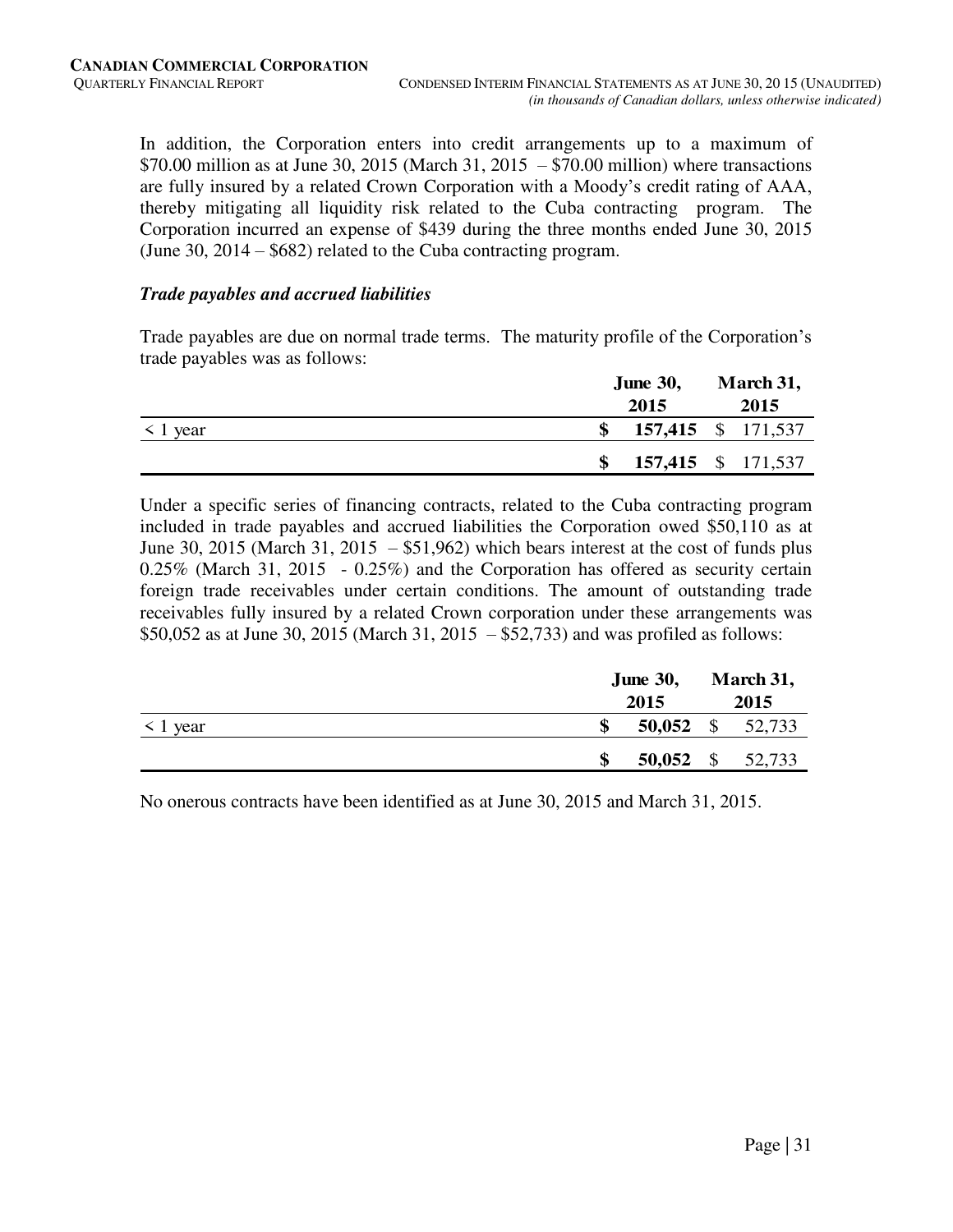# **10. Administrative expenses**

Administrative expenses for the three months ended June 30 included the following:

|                                             | 2015 |       |    | 2014  |
|---------------------------------------------|------|-------|----|-------|
| Workforce compensation and related expenses | \$   | 4,599 | \$ | 4,449 |
| Rent and related expenses                   |      | 1,097 |    | 576   |
| Contract management services                |      | 813   |    | 868   |
| Consultants                                 |      | 476   |    | 261   |
| Travel and hospitality                      |      | 472   |    | 477   |
| Software, hardware and support              |      | 384   |    | 320   |
| Amortization and depreciation               |      | 145   |    | 42    |
| Corporate communications                    |      | 111   |    | 131   |
| Other expenses                              |      | 256   |    | 147   |
|                                             | \$   | 8,353 | S  | 7,271 |

#### **11. Finance income, net**

For the three months ended June 30, the Corporation has recorded finance income and cost in relation to the following financial instruments:

|                                                      | 2015 |      |  | 2014 |
|------------------------------------------------------|------|------|--|------|
| <b>Financial assets</b>                              |      |      |  |      |
| - Finance income earned on cash and cash equivalents | Ж    | 114  |  | 74   |
| <b>Financial liabilities</b>                         |      |      |  |      |
| - Finance cost on payables and other liabilities     |      | (20) |  | 24   |
|                                                      |      | 94   |  | 50   |

# **12. Parliamentary appropriation**

The appropriation authorized by the Parliament of Canada is included in the Statement of Comprehensive Income for the three months ended June 30, 2015 in the amount of \$2,220 (June 30, 2014 - \$3,914).

# **13. Related party transactions**

The Corporation is related in terms of common ownership to all Government of Canada departments, agencies and Crown corporations. The Corporation enters into transactions with these entities in the normal course of business, under the same terms and conditions that apply to unrelated parties, and as such the transactions approximate fair value.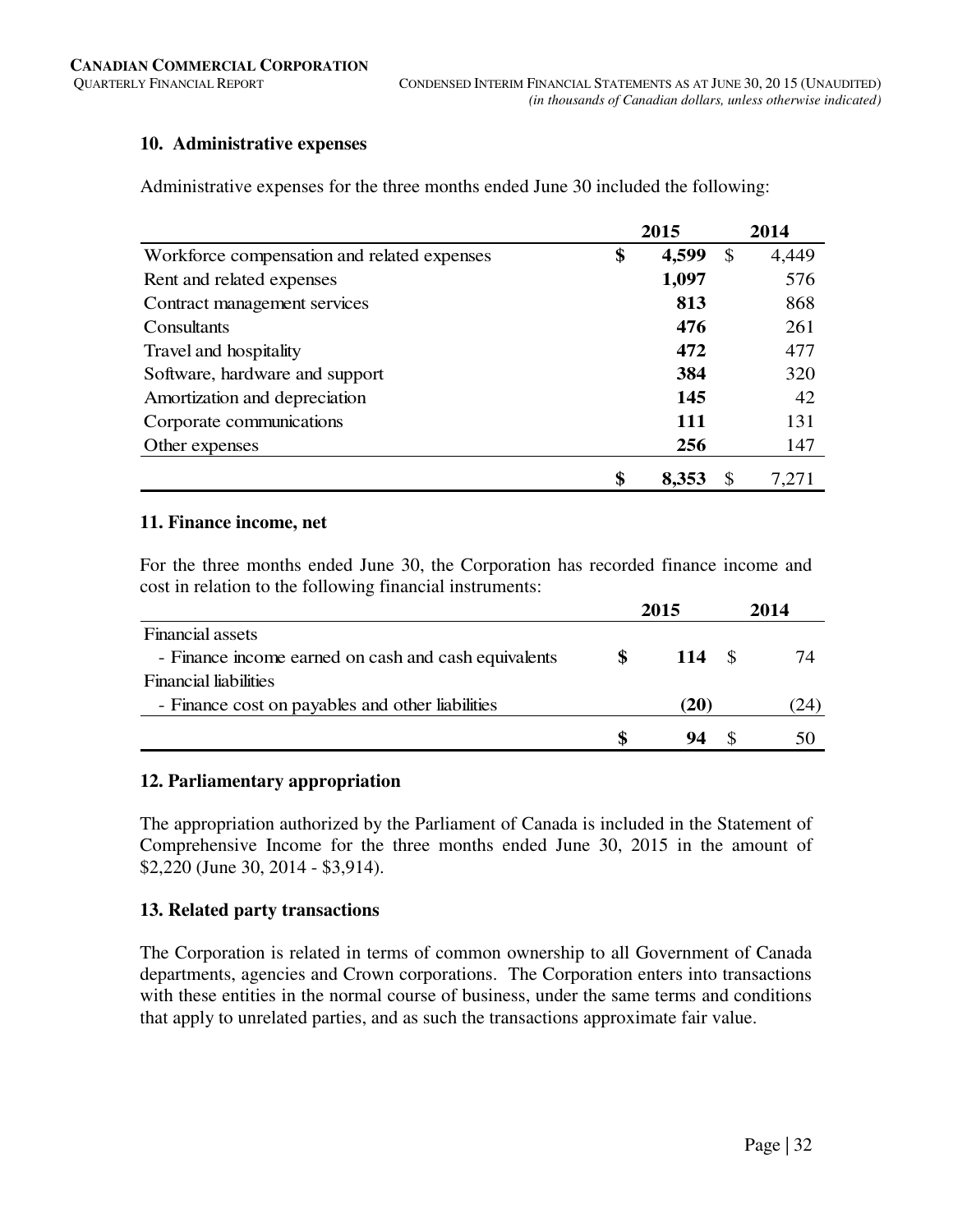The amounts due from and to these parties included in trade receivables and trade payables and accrued liabilities respectively were as follows:

|                   |      | <b>June 30,</b> | March 31, |       |  |
|-------------------|------|-----------------|-----------|-------|--|
|                   | 2015 |                 |           | 2015  |  |
| Trade receivables |      | $1,079$ \$      |           | 1,101 |  |
| Trade payables    |      | $169 \quad$ S   |           | 1,042 |  |

Individually significant transactions and transactions that are collectively significant are listed below.

#### **(a) Public Works and Government Services Canada**

Public Works and Government Services Canada provides contract management and other administrative services to the Corporation at negotiated rates which reflect fair value.

For the three months ended June 30, 2015, the cost of these services amounted to \$813 (June 30, 2014 - \$868) and is included in administrative expenses.

#### **(b) PPP Canada Inc.**

The Corporation has a Memorandum of Understanding with PPP Canada Inc. for the provision of shared services primarily in the areas of information technology, human resource management, finance and procurement, legal services, research and communications, governance and facilities management. This arrangement generates savings through economies of scale for both organizations.

For the three months ended June 30, 2015, revenues related to the provision of these services amounted to \$188 (June 30, 2014 - \$188) and are included in fees for service.

#### **(c) Other Government of Canada departments, agencies and Crown corporations**

Commercial trading transactions, fees for service, and sourcing services transactions, arising from the Corporation's facilitation of sales of Canadian goods to foreign customers, and other international activities include the following transactions with related party entities for the three months ended June 30:

|                                                      |              | 2015       | 2014                  |
|------------------------------------------------------|--------------|------------|-----------------------|
| Department of Foreign Affairs, Trade and Development | $\mathbf{s}$ |            | <b>2,146</b> \$ 5,828 |
|                                                      |              | $2.146$ \$ | 5.828                 |

The Corporation also participates in employee interchange programs with the Department of Foreign Affairs, Trade and Development.

#### **(d) Transactions with Canadian exporters solely or jointly governed by key management personnel**

The Corporation may enter into supply contracts with Canadian exporters whose financial and operating policies are solely or jointly governed by key management personnel of the Corporation. The Corporation enters into transactions with these